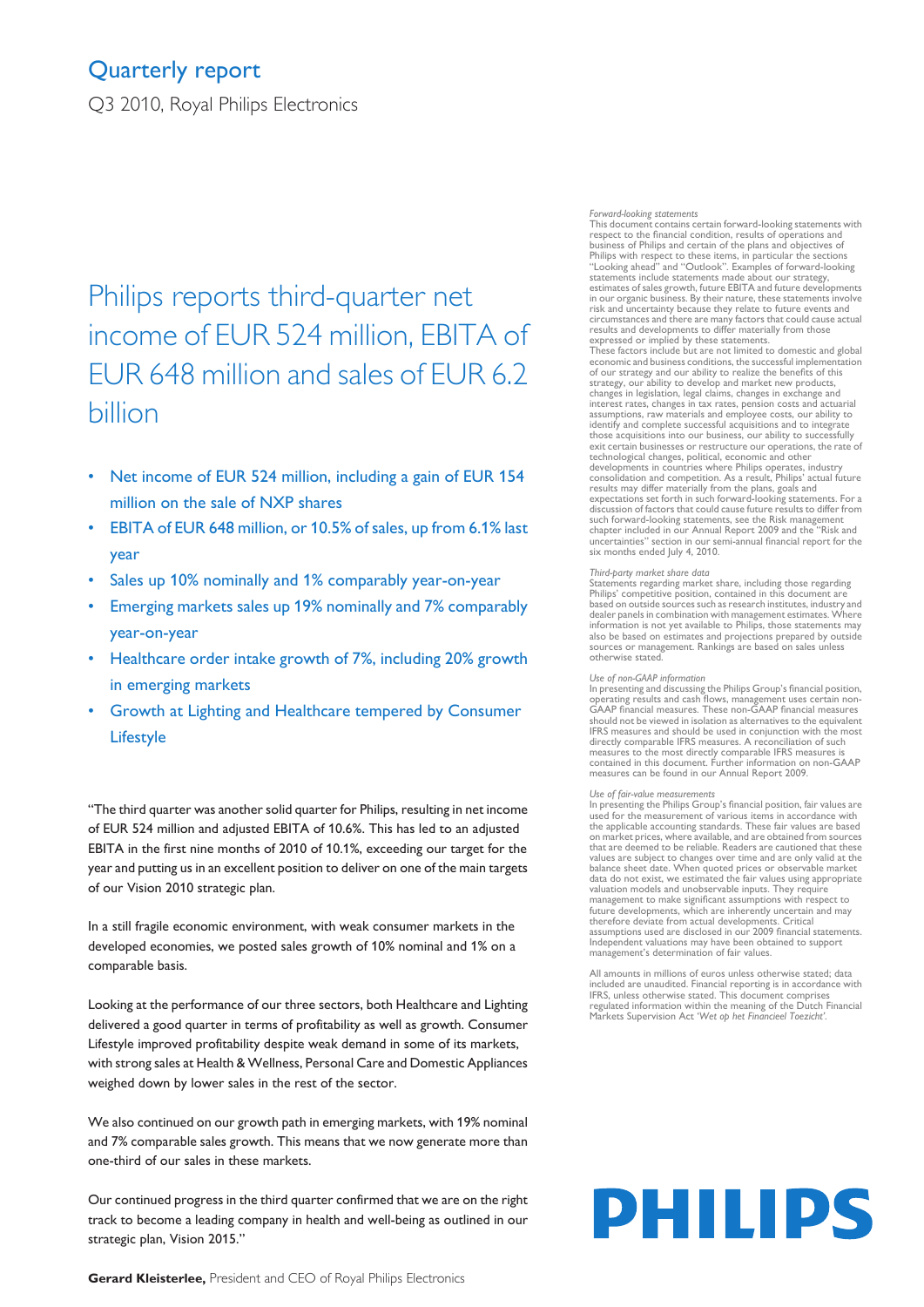## Philips Group

#### **Net income**

in millions of euros unless otherwise stated

|                                                                     | Q3    | Q3    |
|---------------------------------------------------------------------|-------|-------|
|                                                                     | 2009  | 2010  |
|                                                                     |       |       |
| Sales                                                               | 5,621 | 6,159 |
| <b>EBITA</b>                                                        | 344   | 648   |
| as a % of sales                                                     | 6.1   | 10.5  |
| <b>EBIT</b>                                                         | 237   | 517   |
| as a % of sales                                                     | 4.2   | 8.4   |
| Financial income and<br>expenses                                    | (44)  | 81    |
| Income taxes                                                        | (56)  | (77)  |
| Results investments in<br>associates                                | 39    | 3     |
| Net income                                                          | 176   | 524   |
|                                                                     |       |       |
| Net income -<br>shareholders per common<br>share (in euros) - basic | 0.19  | 0.55  |
|                                                                     |       |       |

### **Sales by sector**

in millions of euros unless otherwise stated

|                       | Q3    | Q <sub>3</sub> |              | % change       |
|-----------------------|-------|----------------|--------------|----------------|
|                       | 2009  | 2010           | nominal      | comparable     |
|                       |       |                |              |                |
| Healthcare            | 1,821 | 2,070          | 14           | 4              |
| Consumer<br>Lifestyle | 2,073 | 2,094          | $\mathbf{1}$ | (5)            |
| Lighting              | 1,646 | 1,908          | 16           | 7              |
| GM&S                  | 81    | 87             | 7            | $\mathfrak{p}$ |
| <b>Philips Group</b>  | 5,621 | 6,159          | 10           | 1              |

### **Sales per market cluster**

| in millions of euros unless otherwise stated |  |  |  |  |  |  |  |  |
|----------------------------------------------|--|--|--|--|--|--|--|--|
|----------------------------------------------|--|--|--|--|--|--|--|--|

|                         | Q3 <sup>1</sup> | Q <sub>3</sub> |     | % change           |
|-------------------------|-----------------|----------------|-----|--------------------|
|                         | 2009            | 2010           |     | nominal comparable |
|                         |                 |                |     |                    |
| Western Europe          | 1.962           | 1,918          | (2) | (4)                |
| North America           | 1,587           | 1,764          | 11  |                    |
| Other mature markets    | 305             | 375            | 23  | 4                  |
| Total mature markets    | 3.854           | 4.057          | 5   | (1)                |
| <b>Emerging markets</b> | 1,767           | 2,102          | 19  | 7                  |
| <b>Philips Group</b>    | 5.621           | 6.159          | 10  |                    |

1) Revised to reflect an adjusted market cluster allocation

### **Net income**

- Net income was EUR 348 million higher than in Q3 2009, driven by substantially higher earnings in the operating sectors, notably Lighting and Healthcare, as well as higher financial income compared to last year.
- Financial income and expenses were mainly impacted by the EUR 154 million gain on the sale of the remaining stake in NXP to the Philips UK pension fund.
- The decline in results relating to investments in associates was largely attributable to last year's EUR 30 million gain on the partial reversal of the TPV impairment loss recognized in December 2008.
- Despite higher earnings, income tax expenses were largely at par with Q3 2009, mainly due to higher nontaxable income, reflecting this year's EUR 154 million gain on the sale of NXP shares, and the release of tax provisions.

### **Sales per sector**

- Sales amounted to EUR 6,159 million, an increase of 10% on a nominal basis and 1% comparably. Currency effects had a 8% favorable impact on sales. Excluding Television, Group comparable sales growth was 4%.
- Healthcare sales grew by 14% on a nominal basis. On a comparable basis, sales grew 4%, driven by high singledigit growth in all businesses, except for a modest yearon-year decline at Imaging Systems.
- Consumer Lifestyle nominal sales grew by 1%. Comparable sales declined by 5% year-on-year, as solid growth at Health & Wellness, Personal Care and Domestic Appliances was more than offset by sales declines in the other businesses. Excluding Television, Consumer Lifestyle comparable sales declined by 1%.
- Lighting nominal sales growth was 16%. On a comparable basis, sales grew by 7%, driven by growth in all businesses, notably double-digit growth at Lighting Electronics and 47% growth at Lumileds.

### **Sales per market cluster**

- Comparable sales in the mature markets declined by 1% compared to Q3 2009, mainly due to a sales decline at Consumer Lifestyle. Healthcare mature markets grew by 3%, largely driven by Western Europe.
- Led by China, India, Russia and the ASEAN countries, the emerging markets showed high single-digit growth, predominantly driven by Lighting and Healthcare.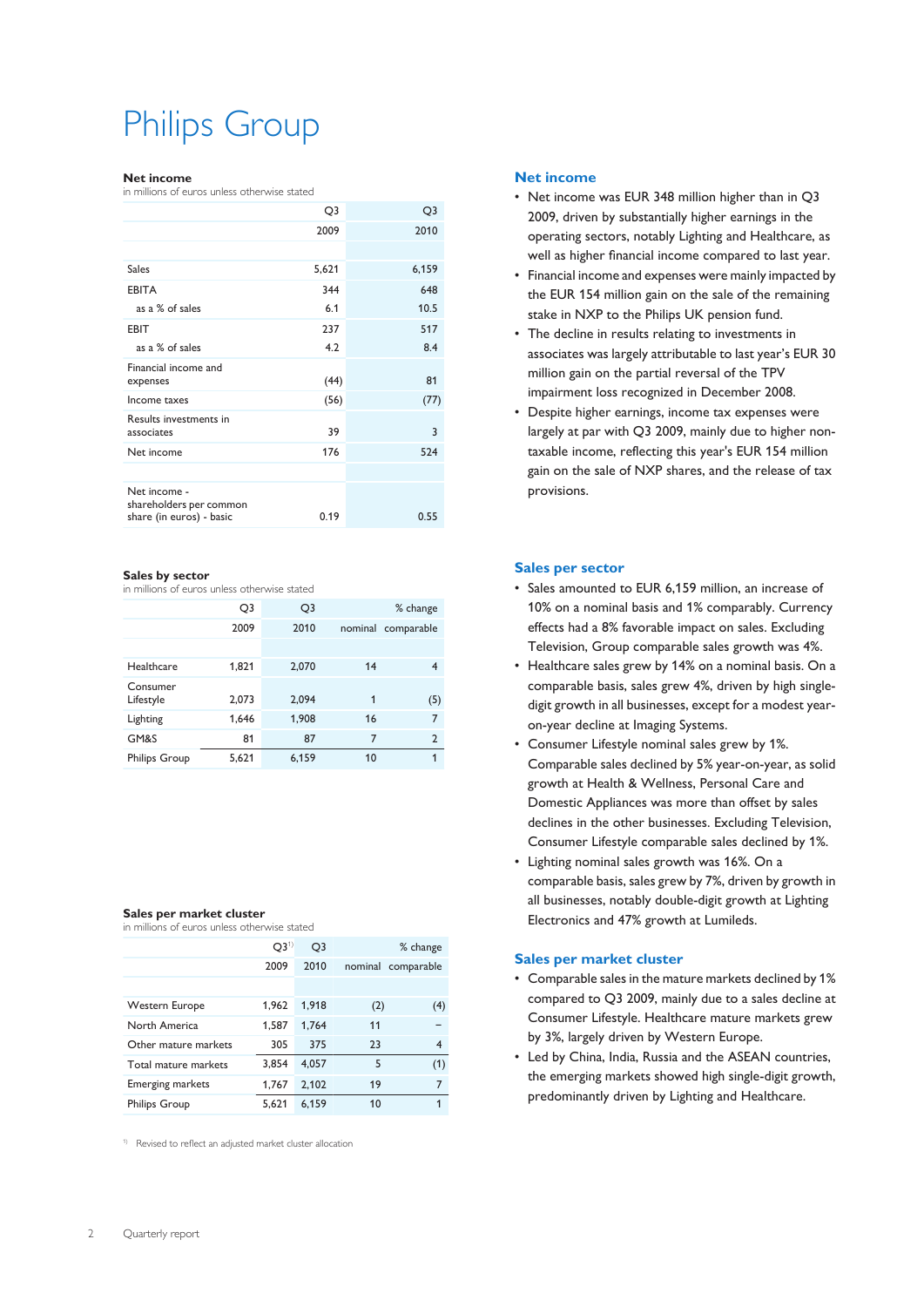### **EBITA**

in millions of euros

|                                | Q3   | Q3   |
|--------------------------------|------|------|
|                                | 2009 | 2010 |
|                                |      |      |
| Healthcare                     | 175  | 282  |
| Consumer Lifestyle             | 129  | 149  |
| Lighting                       | 79   | 216  |
| Group Management &<br>Services | (39) | 1    |
| <b>Philips Group</b>           | 344  | 648  |

### **EBITA**

as a % of sales

|                                       | Q <sub>3</sub> | Q3   |
|---------------------------------------|----------------|------|
|                                       | 2009           | 2010 |
|                                       |                |      |
| Healthcare                            | 9.6            | 13.6 |
| Consumer Lifestyle                    | 6.2            | 7.1  |
| Lighting                              | 4.8            | 11.3 |
| Group Management &<br><b>Services</b> | (48.1)         | 1.1  |
|                                       |                |      |
| <b>Philips Group</b>                  | 6.1            | 10.5 |
|                                       |                |      |

### **Restructuring and acquisition-related charges**

in millions of euros

|                                       | Q <sub>3</sub> | Q3   |
|---------------------------------------|----------------|------|
|                                       | 2009           | 2010 |
|                                       |                |      |
| Healthcare                            | (40)           | (6)  |
| Consumer Lifestyle                    | (29)           | (23) |
| Lighting                              | (42)           | (17) |
| Group Management &<br><b>Services</b> | (14)           | 6    |
| <b>Philips Group</b>                  | (125)          |      |

### **EBIT**

in millions of euros unless otherwise stated

|                                       | Q3   | Q3   |
|---------------------------------------|------|------|
|                                       | 2009 | 2010 |
|                                       |      |      |
| Healthcare                            | 110  | 212  |
| Consumer Lifestyle                    | 126  | 137  |
| Lighting                              | 40   | 169  |
| Group Management &<br><b>Services</b> | (39) | (1)  |
| <b>Philips Group</b>                  | 237  | 517  |
| as a % of sales                       | 4.2  | 8.4  |
|                                       |      |      |

### **Earnings**

• EBITA amounted to EUR 648 million, or 10.5% of sales, an increase of EUR 304 million compared to Q3 2009, driven by improved earnings across all sectors. Restructuring and acquisition-related charges of EUR 40 million were recorded, compared with EUR 125 million last year.

In Q3 2009, EBITA was also favorably impacted by a EUR 87 million release of a provision for retiree medical benefits, while Q3 2010 was favorably impacted by a EUR 36 million pension plan change. Excluding restructuring and acquisition-related charges and the pension plan change, EBITA amounted to EUR 652 million, or 10.6% of sales.

- EBIT improved by EUR 280 million year-on-year, reflecting higher EBIT in all operating sectors. Amortization charges for other intangibles were EUR 24 million higher than in Q3 2009, driven by all three operating sectors.
- Healthcare EBITA increased by EUR 107 million yearon-year, with EUR 34 million lower restructuring and acquisition-related charges. Improvements in earnings were seen across all businesses.
- Consumer Lifestyle EBITA improved by EUR 20 million year-on-year, as higher earnings at Domestic Appliances and Health & Wellness were only partly offset by lower earnings at Licenses and Television. Restructuring and acquisition-related charges were EUR 6 million lower than in Q3 2009.
- Lighting EBITA increased by EUR 137 million year-onyear, driven by higher sales and improved gross margin, largely attributable to Lamps, Lighting Electronics, Automotive and Lumileds. Restructuring and acquisition-related charges were EUR 25 million lower than in Q3 2009.
- GM&S EBITA improved by EUR 40 million year-on-year to a profit of EUR 1 million, driven by higher license income, lower indirect costs and a EUR 36 million gain on a pension plan change. Earnings in Q3 2009 were favorably impacted by a EUR 87 million release of a provision for retiree medical benefits.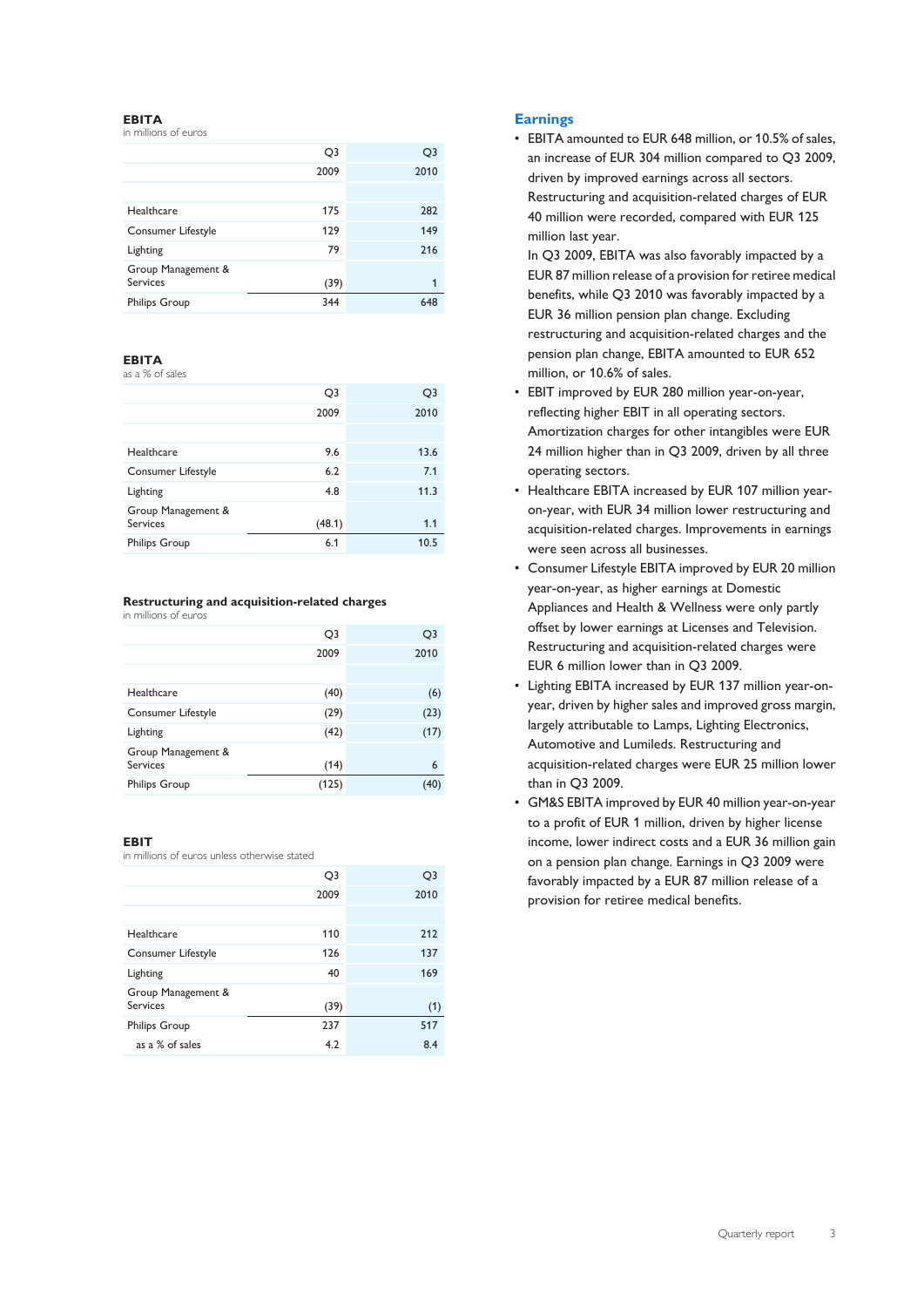#### **Financial income and expenses** in millions of euros

| Q <sub>3</sub> | Q3   |
|----------------|------|
| 2009           | 2010 |
|                |      |
| (61)           | (54) |
|                |      |
| -              | 154  |
|                |      |
| 18             | (7)  |
|                |      |
| (1)            | (12) |
|                |      |
| (44)           | 81   |
|                |      |

### **Results relating to investments in associates**

in millions of euros

|                      | Q <sub>3</sub> | Q3   |
|----------------------|----------------|------|
|                      | 2009           | 2010 |
|                      |                |      |
| TPV value adjustment | 30             |      |
|                      |                |      |
| Other                | 9              | ٦    |
|                      |                |      |
|                      | 39             | ∍    |

### **Financial income and expenses**

- Q3 2010 included a EUR 154 million gain on the sale of NXP shares.
- Q3 2009 included a EUR 18 million favorable fair-value adjustment of the TPV bond option, which expired in Q3 2010.

### **Investments in associates**

• Results in Q3 2009 included a EUR 30 million gain on the partial reversal of the TPV impairment loss recognized in December 2008.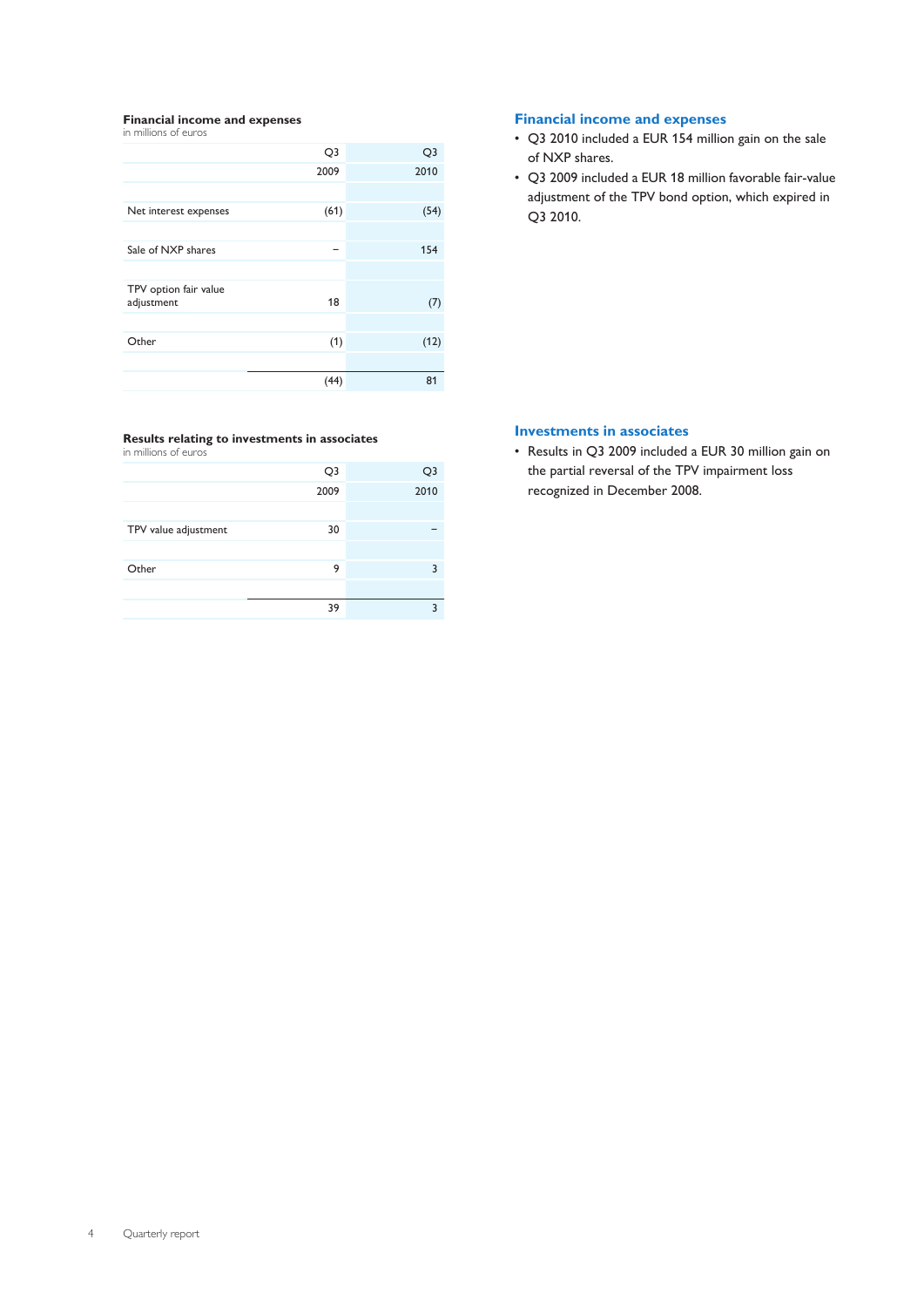#### **Cash balance** in millions of euros

|                                              | Q3    | Q3    |
|----------------------------------------------|-------|-------|
|                                              | 2009  | 2010  |
|                                              |       |       |
| Beginning cash balance                       | 3,589 | 4.493 |
| Free cash flow                               | 353   | (200) |
| Net cash flow from<br>operating activities   | 470   | 8     |
| Net capital expenditures                     | (117) | (208) |
| Acquisitions of businesses                   | (172) | (25)  |
| Other cash flow from<br>investing activities | (36)  | 172   |
| Treasury shares<br>transactions              | 6     | 13    |
| Changes in debt/other                        | (6)   | (68)  |
| Ending cash balance                          | 3,734 | 4,385 |

### **Cash flows from operating activities** in millions of euros



### **Gross capital expenditures<sup>1)</sup>**





1) Capital expenditures on property, plant and equipment only

### **Cash balance**

- In Q3 2010, the Group cash balance declined by EUR 108 million to EUR 4.4 billion, mainly due to EUR 200 million free cash outflow, partly offset by EUR 165 million of proceeds from redemption of the TPV convertible bond.
- In Q3 2009, the cash balance increased by EUR 145 million to EUR 3.7 billion, driven by free cash inflow of EUR 353 million, partly offset by EUR 172 million in payments for acquisitions, mainly Saeco.
- The transaction related to the transfer of the remaining NXP equity stake to the Philips UK pension fund was cash-neutral.

### **Cash flows from operating activities**

• Operating activities led to a cash inflow of EUR 8 million, compared to an inflow of EUR 470 million in Q3 2009. The year-on-year decline was attributable to higher working capital requirements, mainly inventories, partly offset by higher cash earnings.

### **Gross capital expenditure**

• Gross capital expenditures on property, plant and equipment were EUR 51 million higher than in Q3 2009, mainly due to higher investment in equipment at Lighting.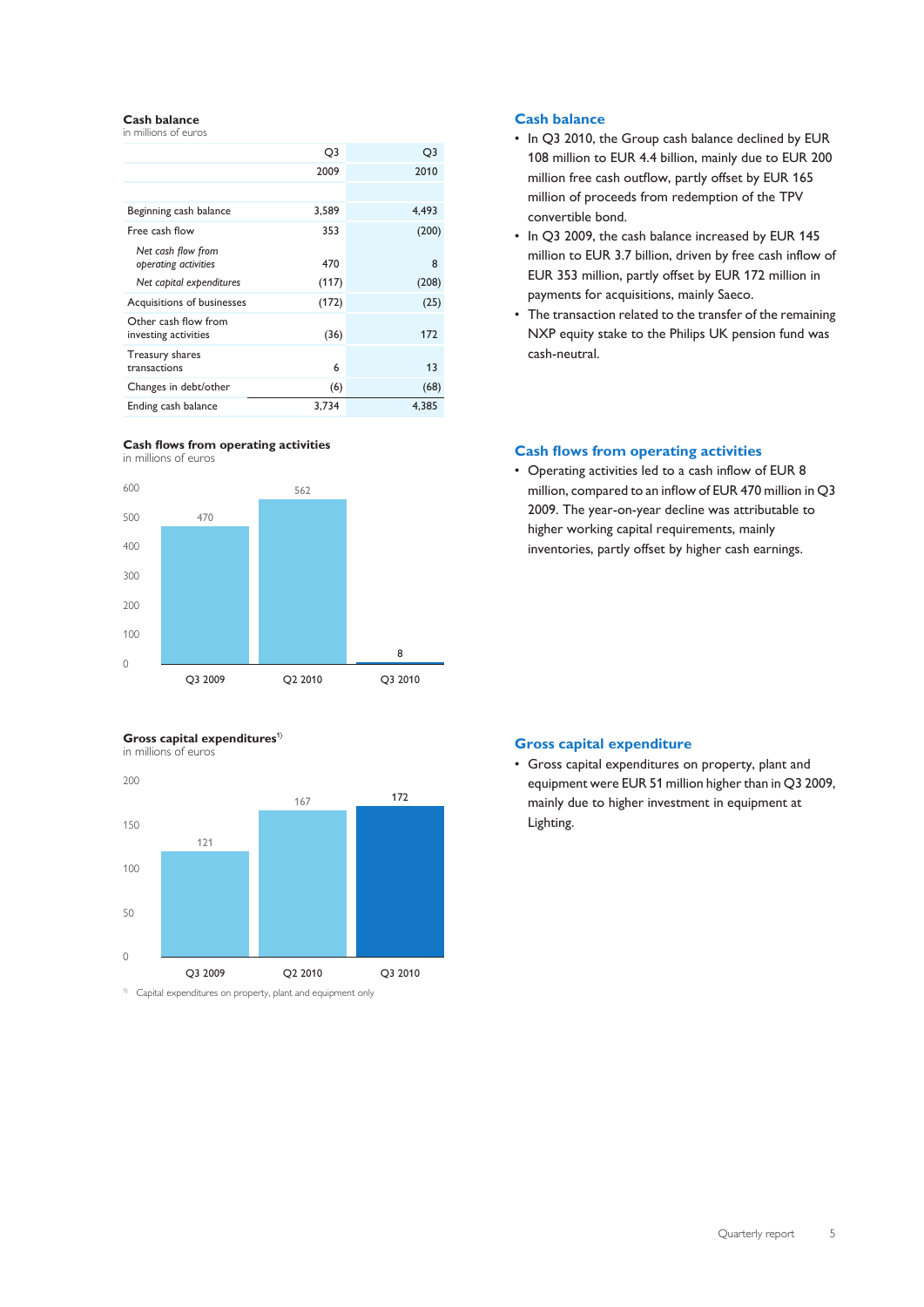#### **Inventories**

as a % of moving annual total sales

**Net debt and group equity**









### **Inventories**

- Inventories as a % of sales were 1.9 percentage points higher than in Q3 2009, representing a EUR 739 million year-on-year value increase, EUR 230 million of which was due to currency effects.
- Inventories as a % of sales increased by 0.5 percentage points compared to Q2 2010. Inventory value at the end of Q3 2010 increased to EUR 4.2 billion, largely due to Consumer Lifestyle.

### **Net debt and group equity**

- At the end of Q3 2010, Philips had a net debt position of EUR 80 million, compared to EUR 621 million at the end of Q3 2009. During the quarter, the net debt position decreased by EUR 226 million, mainly due to currency translation effects on debt.
- Group equity in the quarter remained unchanged at EUR 15.8 billion, as the increase in net income was offset by currency translation effects.

### **Employees**

- During Q3 2010, the number of employees increased by 1,034, primarily due to increases at Healthcare and Consumer Lifestyle caused by temporary personnel.
- Compared to Q3 2009, the number of employees declined by 601, as increases at Lighting and Healthcare were more than offset by declines at Consumer Lifestyle and GM&S.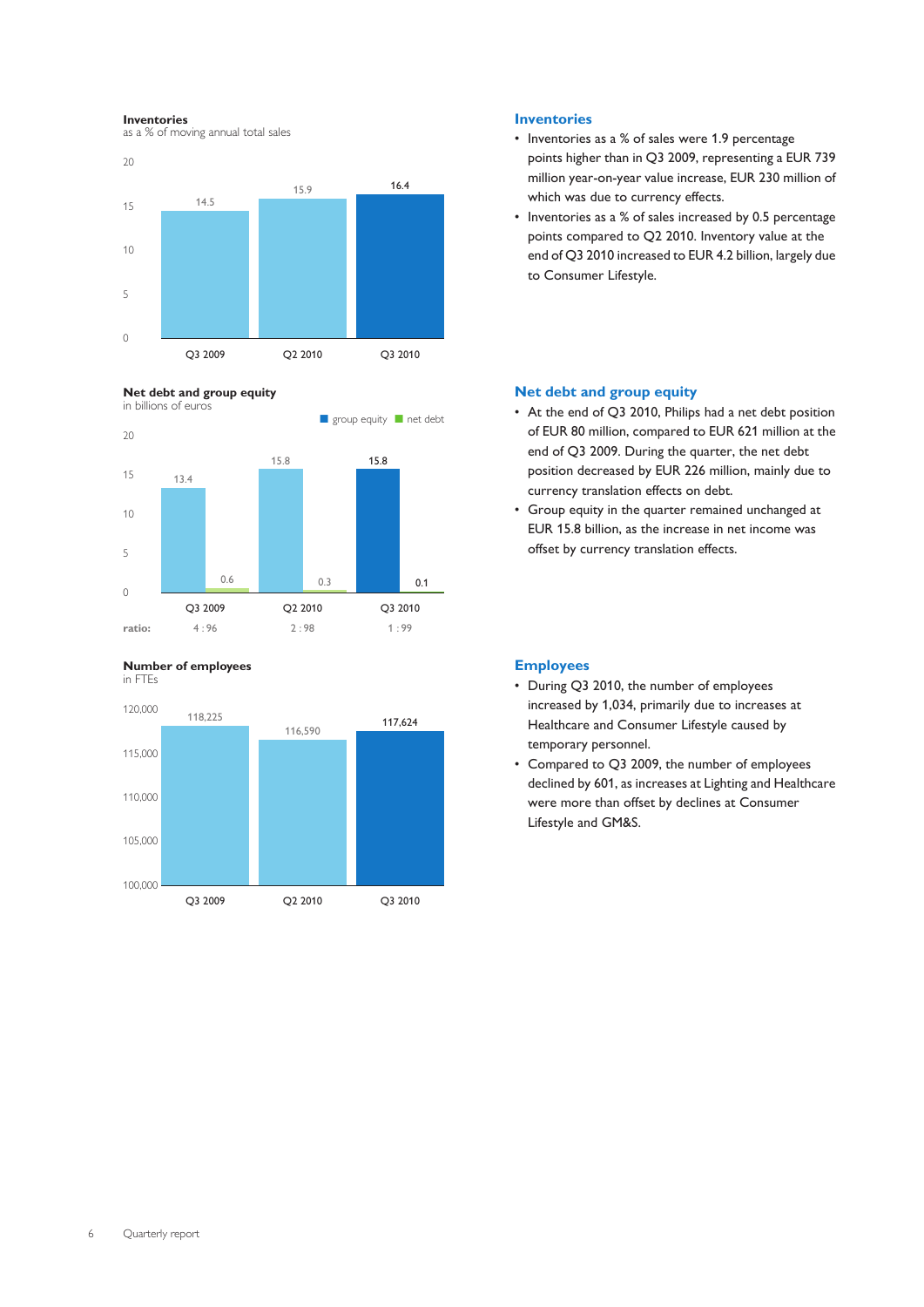## **Healthcare**

### **Key data**

in millions of euros unless otherwise stated

|                             | Q3     | Q <sub>3</sub> |
|-----------------------------|--------|----------------|
|                             | 2009   | 2010           |
|                             |        |                |
| <b>Sales</b>                | 1,821  | 2,070          |
| Sales growth                |        |                |
| % nominal                   | 1      | 14             |
| % comparable                | (4)    | $\overline{4}$ |
| <b>EBITA</b>                | 175    | 282            |
| as a % of sales             | 9.6    | 13.6           |
| <b>EBIT</b>                 | 110    | 212            |
| as a % of sales             | 6.0    | 10.2           |
| Net operating capital (NOC) | 8,413  | 8,771          |
| Number of employees (FTEs)  | 34,750 | 34,816         |
|                             |        |                |



in millions of euros





**EBITA**



### **Business highlights**

- Philips strengthened its clinical informatics portfolio with the acquisitions of Wheb Sistemas, a leading Brazilian provider of clinical information systems, and CDP Medical Ltd, an Israel-based provider of Picture Archiving and Communication Systems (PACS).
- In July, Philips acquired Shanghai Apex Electronics, a leading Chinese manufacturer of ultrasound transducers. The acquisition strengthens Philips' portfolio of high-quality transducers specifically aimed at the value segment in emerging markets.
- Philips introduced the IntelliVue MX800 patient monitoring system, a new dimension in patient care that provides immediate access to comprehensive patient information directly at the monitor.
- Philips joined Gilde Healthcare III, a new venture capital fund focused on innovative growth-stage healthcare technology companies in Europe and the USA that are developing patient-centric medical technologies and therapeutics.

### **Financial performance**

- Currency-comparable equipment order intake increased by 7% year-on-year, with notable improvements at Imaging Systems. Equipment orders in North American markets grew by 11%, while order intake in markets outside North America was 2% higher, including 20% year-on-year growth of equipment orders in emerging markets.
- Comparable sales increased by 4% year-on-year, with higher sales in most businesses, notably Home Healthcare Solutions and Patient Care & Clinical Informatics. From a regional perspective, comparable sales in North America were broadly in line with Q3 2009, while in markets outside North America sales grew by 7%, with key emerging market sales showing double-digit growth.
- EBITA increased by EUR 107 million year-on-year to EUR 282 million, or 13.6% of sales. Excluding restructuring and acquisition-related charges of EUR 6 million, EBITA amounted to EUR 288 million, or 13.9% of sales, compared to EUR 215 million, or 11.8% of sales, in Q3 2009. The improvement was driven by all businesses as a result of higher margins from improved sales and cost management.
- Net operating capital increased by EUR 358 million to EUR 8,771 million, largely due to currency impact.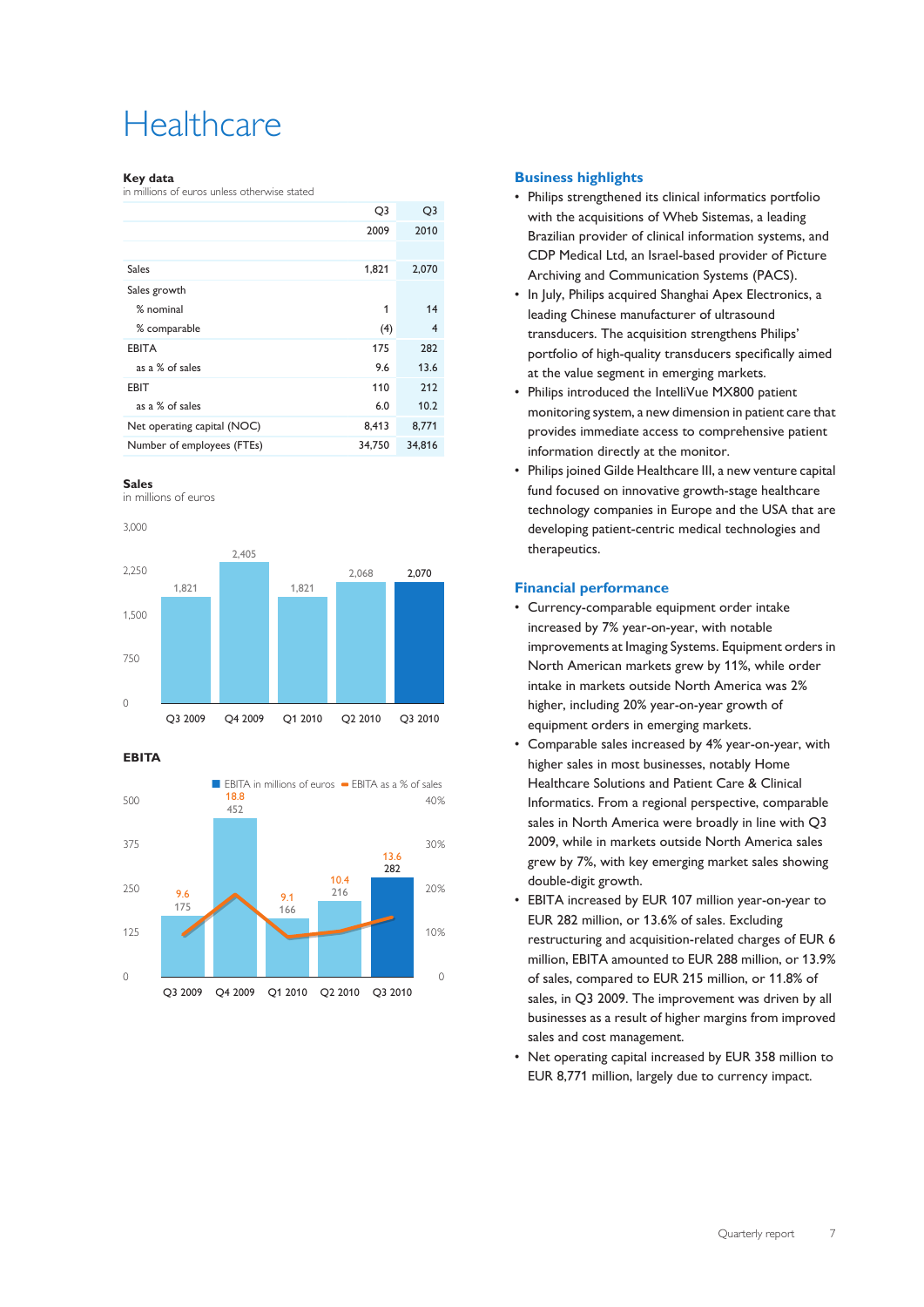### **Looking ahead**

- At RSNA 2010, Philips will showcase new radiology solutions, including advances in hybrid imaging, patient safety and radiology informatics, to improve diagnosis and facilitate collaboration between radiologists and referring physicians.
- Restructuring and acquisition-related charges in Q4 2010 are expected to total around EUR 10 million.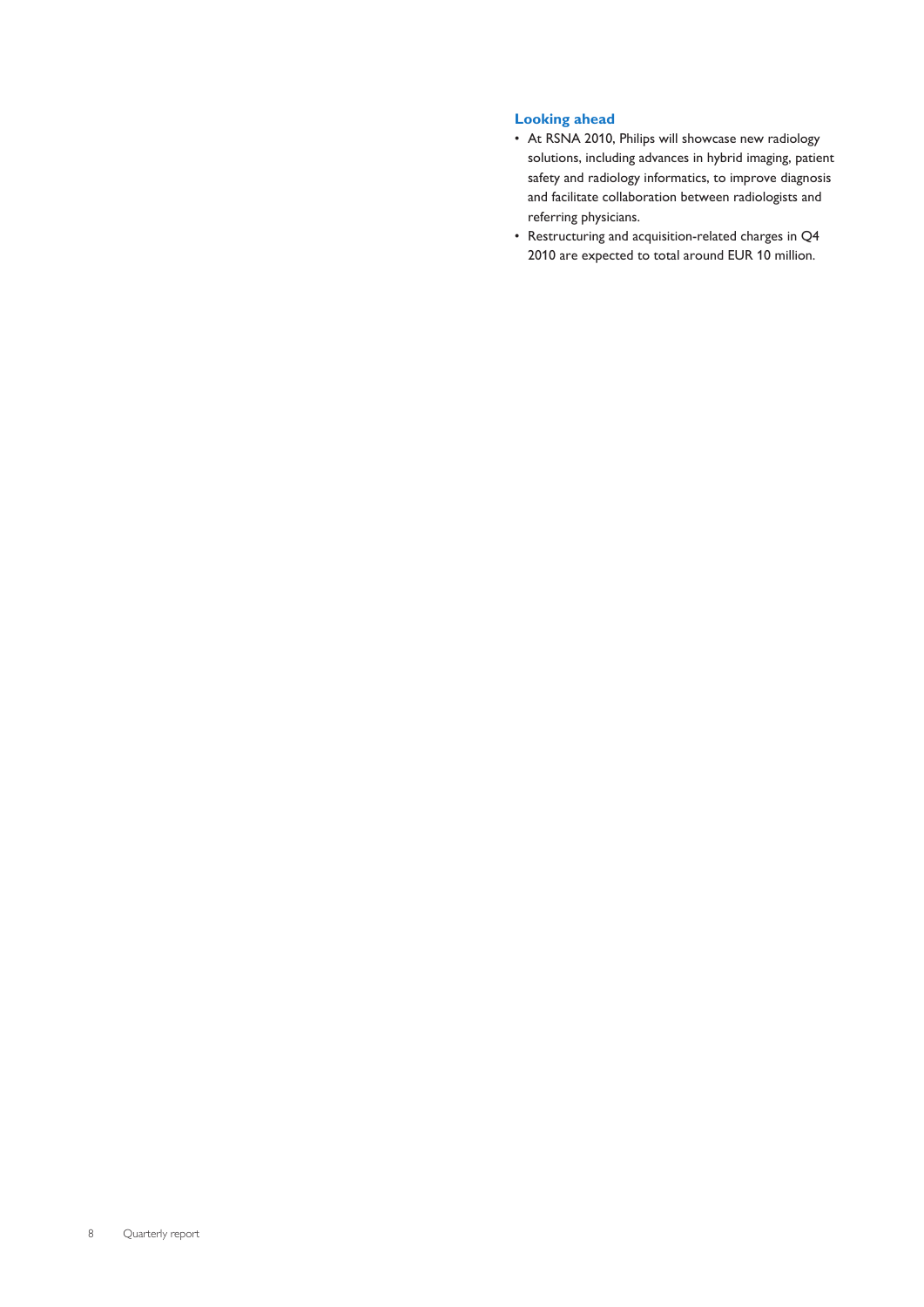## Consumer Lifestyle

### **Key data**

in millions of euros unless otherwise stated

|                               | Q3     | Q3             |
|-------------------------------|--------|----------------|
|                               | 2009   | 2010           |
|                               |        |                |
| Sales                         | 2,073  | 2,094          |
| of which Television           | 767    | 703            |
| Sales growth                  |        |                |
| % nominal                     | (20)   | 1              |
| % comparable                  | (15)   | (5)            |
| Sales growth excl. Television |        |                |
| % nominal                     | (10)   | $\overline{7}$ |
| % comparable                  | (12)   | (1)            |
| <b>EBITA</b>                  | 129    | 149            |
| of which Television           | (26)   | (31)           |
| as a % of sales               | 6.2    | 7.1            |
| EBIT                          | 126    | 137            |
| of which Television           | (26)   | (32)           |
| as a % of sales               | 6.1    | 6.5            |
| Net operating capital (NOC)   | 1,041  | 1,298          |
| of which Television           | (390)  | (126)          |
| Number of employees (FTEs)    | 19,569 | 18,853         |
| of which Television           | 5,001  | 4,277          |

### **Sales**

in millions of euros

3,750



**EBITA**



### **Business highlights**

- Philips announced the acquisition of Discus Holdings Inc., the leading manufacturer of professional tooth whitening products. The acquisition broadens Philips' oral healthcare portfolio and provides a strong foundation for growth in cosmetic dentistry.
- Philips unveiled its most advanced premium electric shaver to date, the SensoTouch 3D, and was identified as the most recommended shaving brand in China in a survey of almost 10,000 Chinese consumers.
- Philips launched the Airfryer, which uses patented Rapid Air technology to circulate hot air around a grill component, creating meals with up to 80% less fat.
- Philips won four European Imaging & Sound Association (EISA) awards this year, including 'European Green TV 2010-2011' for the Econova for its significantly lower energy consumption and body largely made from recycled material.

### **Financial performance**

- Sales were EUR 21 million higher than in Q3 2009, though 5% lower on a currency-comparable basis. Double-digit growth was visible at both Health & Wellness and Personal Care, while Domestic Appliances achieved mid-single-digit growth. This was more than offset by lower sales in other businesses. Consumer Lifestyle excluding Television grew by 7% nominally.
- Comparable sales at Television were 12% below Q3 2009, due to different seasonality in 2010 and higher stock in trade following soccer's World Cup.
- EBITA amounted to EUR 149 million, or 7.1% of sales, which was EUR 20 million higher than in Q3 2009, largely driven by sales growth in higher-margin businesses and lower restructuring charges.
- Excluding restructuring and acquisition-related charges, EBITA improved from EUR 158 million (or 7.6% of sales) in Q3 2009 to EUR 172 million (or 8.2% of sales).
- Net operating capital increased by EUR 257 million to EUR 1,298 million, mainly resulting from higher inventory levels partially offset by lower accounts receivable.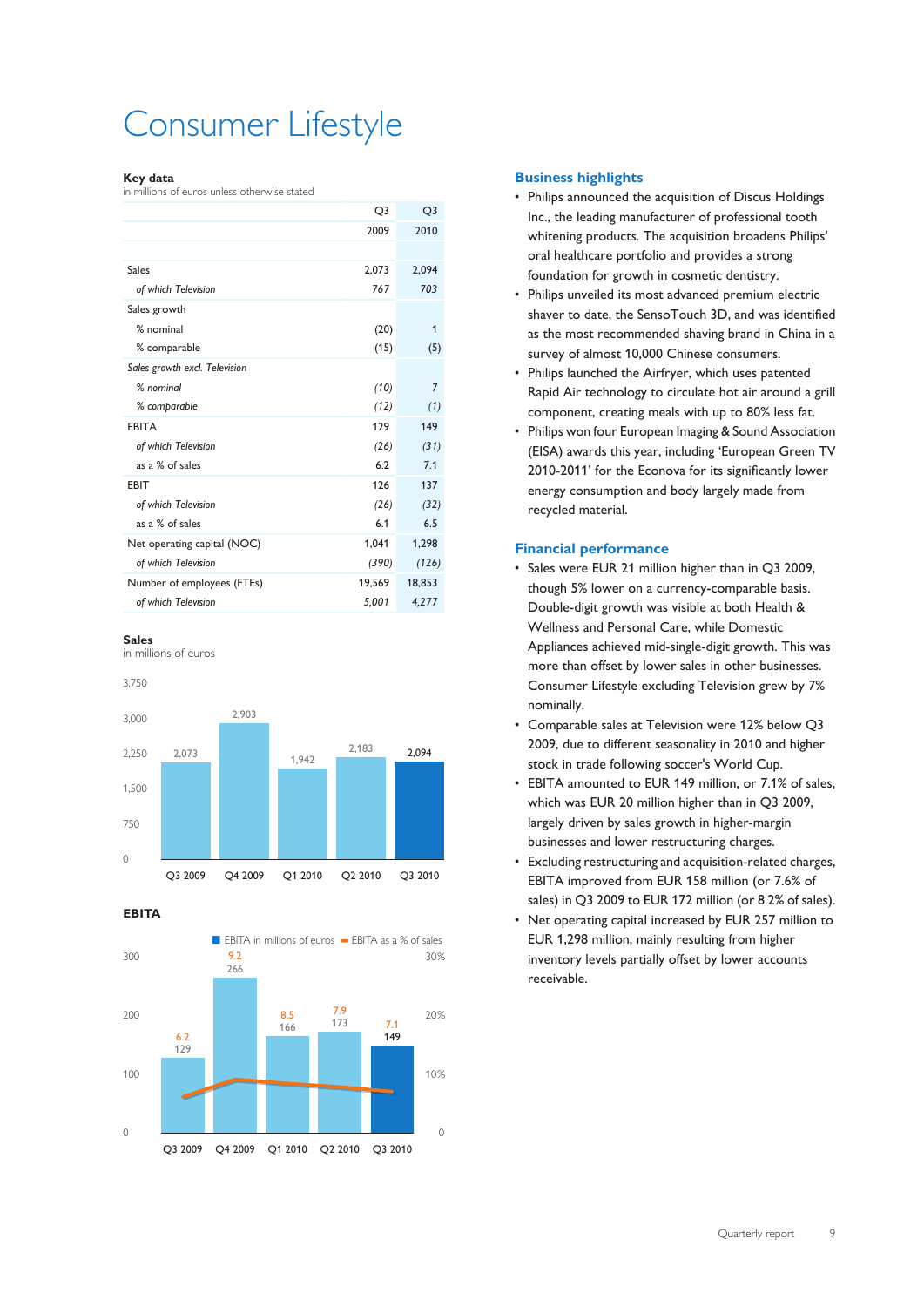### **Looking ahead**

- Philips expects to complete the implementation of its brand license agreement with display solution provider TPV to license Philips' TV activities in China in Q4 2010. The agreement will strengthen the presence of the Philips brand in the Chinese TV market.
- Following a different seasonality in 2010, with a strong year-on-year increase of license revenues in the first half of the year, license revenue in Q4 is expected to be relatively low.
- Consumer Lifestyle expects to incur restructuring and acquisition-related charges of around EUR 20 million in Q4 2010.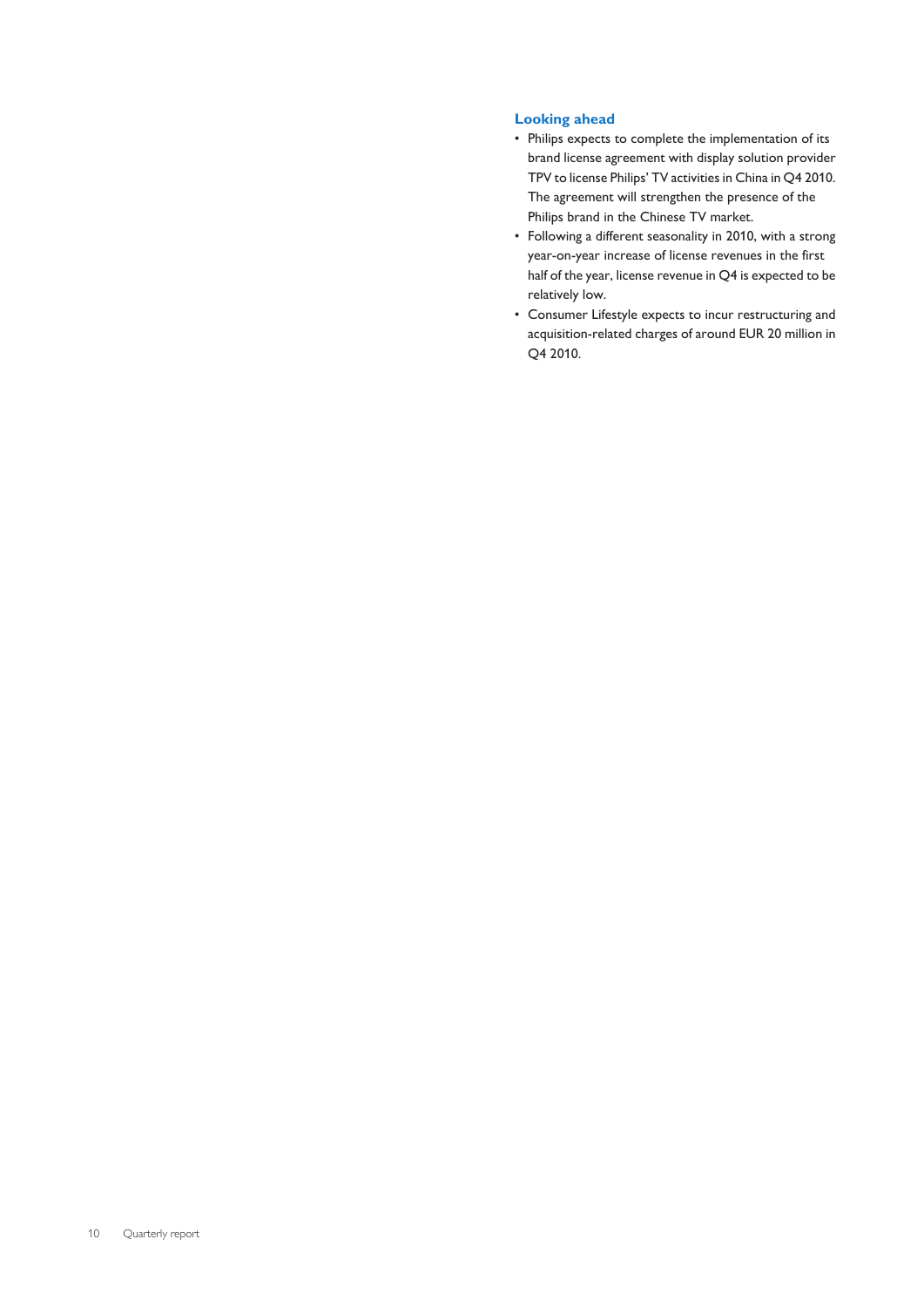## **Lighting**

### **Key data**

in millions of euros unless otherwise stated

|                             | Q3     | Q <sub>3</sub> |
|-----------------------------|--------|----------------|
|                             | 2009   | 2010           |
|                             |        |                |
| <b>Sales</b>                | 1,646  | 1,908          |
| Sales growth                |        |                |
| % nominal                   | (11)   | 16             |
| % comparable                | (13)   | 7              |
| <b>EBITA</b>                | 79     | 216            |
| as a % of sales             | 4.8    | 11.3           |
| <b>EBIT</b>                 | 40     | 169            |
| as a % of sales             | 2.4    | 8.9            |
| Net operating capital (NOC) | 5,382  | 5,610          |
| Number of employees (FTEs)  | 51,636 | 52,057         |
|                             |        |                |



in millions of euros





**EBITA**



### **Business highlights**

- Philips will supply approximately 60,000 LED luminaires for London's 2012 Olympic Village, providing up to 80% energy saving on the electricity consumption for the 2,818 homes which will be built as a lasting legacy for East London after the Games.
- Philips celebrated the production of the one millionth CosmoPolis system, a highly energy-efficient outdoor lighting solution. CosmoPolis systems produce a warm white light that provides a superior experience of perceived residential safety and security.
- Ahead of EU legislation stipulating that all new car models must be equipped with daytime running lights, Philips has introduced its LED-based DayLight car lamp range that could reduce the number of fatalities resulting from traffic accidents by enhancing cars' visibility to pedestrians and other motorists.
- The city of Madrid has chosen Philips outdoor solutions to manage more than 200,000 street light-points through 1,400 cabinets all around the city, thanks to the intelligent controls solutions acquired from Amplex.

### **Financial performance**

- Comparable sales were 7% higher year-on-year, driven by growth across all businesses, mainly Lumileds, Lighting Electronics and Automotive. From a geographic perspective, significant growth was seen in emerging markets, led by China.
- LED sales grew 68% compared to Q3 2009, representing 14% of total Lighting sales. Sales at Lumileds grew by 47% year-on-year.
- EBITA, excluding restructuring and acquisition-related charges of EUR 17 million (Q3 2009: EUR 42 million), amounted to EUR 233 million, or 12.2% of sales. The substantial year-on-year EBITA improvement was largely driven by strong sales growth, a favorable product mix and ongoing cost management.
- Net operating capital increased by EUR 228 million to EUR 5,610 million. Excluding currency impact, net operating capital decreased compared to Q3 2009.

### **Looking ahead**

• Restructuring and acquisition-related charges in Q4 2010 are expected to total around EUR 50 million.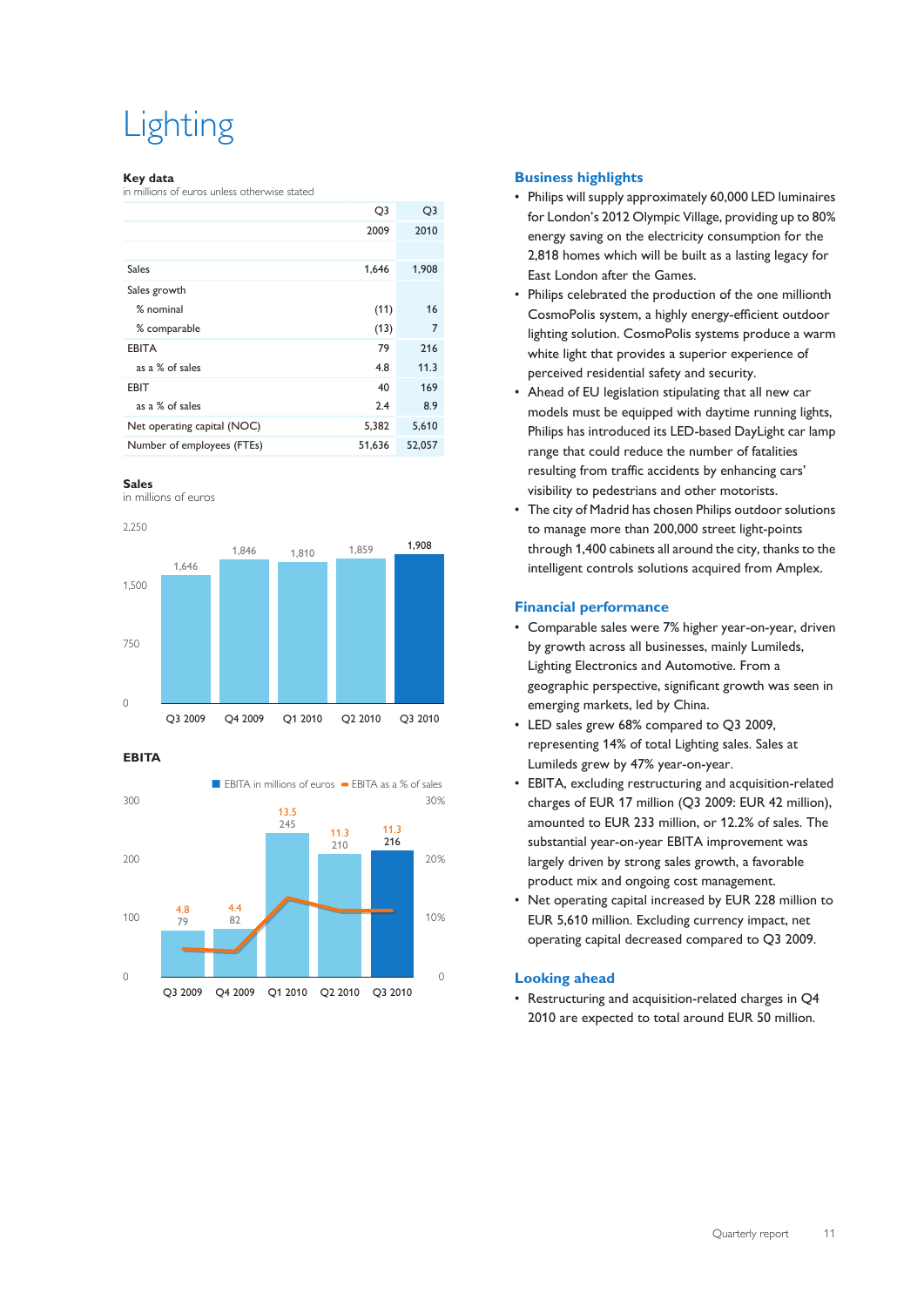## Group Management & Services

### **Key data**

in millions of euros unless otherwise stated

|                                             | Q3      | Q3             |
|---------------------------------------------|---------|----------------|
|                                             | 2009    | 2010           |
|                                             |         |                |
| Sales                                       | 81      | 87             |
| Sales growth                                |         |                |
| % nominal                                   | (22)    | 7              |
| % comparable                                | (24)    | $\overline{2}$ |
| <b>EBITA Corporate Technologies</b>         | (45)    | (5)            |
| <b>EBITA Corporate &amp; Regional Costs</b> | (44)    | (32)           |
| <b>EBITA Pensions</b>                       | 76      | 24             |
| <b>EBITA Service Units and Other</b>        | (26)    | 14             |
| <b>EBITA</b>                                | (39)    | 1              |
| EBIT                                        | (39)    | (1)            |
| Net operating capital (NOC)                 | (3,277) | (1, 348)       |
| Number of employees (FTEs)                  | 12,270  | 11,898         |

### **Sales**

in millions of euros



**EBITA**

in millions of euros



### **Business highlights**

- Philips increased its brand value by 7% to an estimated USD 8.7 billion in the annual top-100 global brands ranking by Interbrand; this represents a doubling of the brand value since the launch of the "sense and simplicity" brand promise in 2004.
- Philips achieved "supersector leader" ranking in the 2010 review of the Dow Jones Sustainability Indexes, reflecting the company's ongoing commitment to sustainability.
- Philips won eight awards at the iF design awards in China for its LED lighting and consumer lifestyle solutions, in addition to four awards at '2010 China's Most Successful Design Awards', also for its consumer lifestyle products.

### **Financial performance**

- Sales increased from EUR 81 million in Q3 2009 to EUR 87 million, largely driven by increased license revenues.
- EBITA amounted to EUR 1 million, a EUR 40 million improvement year-on-year.
- EBITA was favorably impacted by a EUR 36 million pension plan change and a EUR 6 million provision release. In Q3 2009, EBITA included a EUR 87 million favorable impact of a release of a provision for retiree medical benefits, partially offset by EUR 14 million restructuring and acquisition-related charges.
- Excluding the above items, the EBITA improvement was driven by higher license income, improved performance at Assembléon and lower overhead and R&D project costs.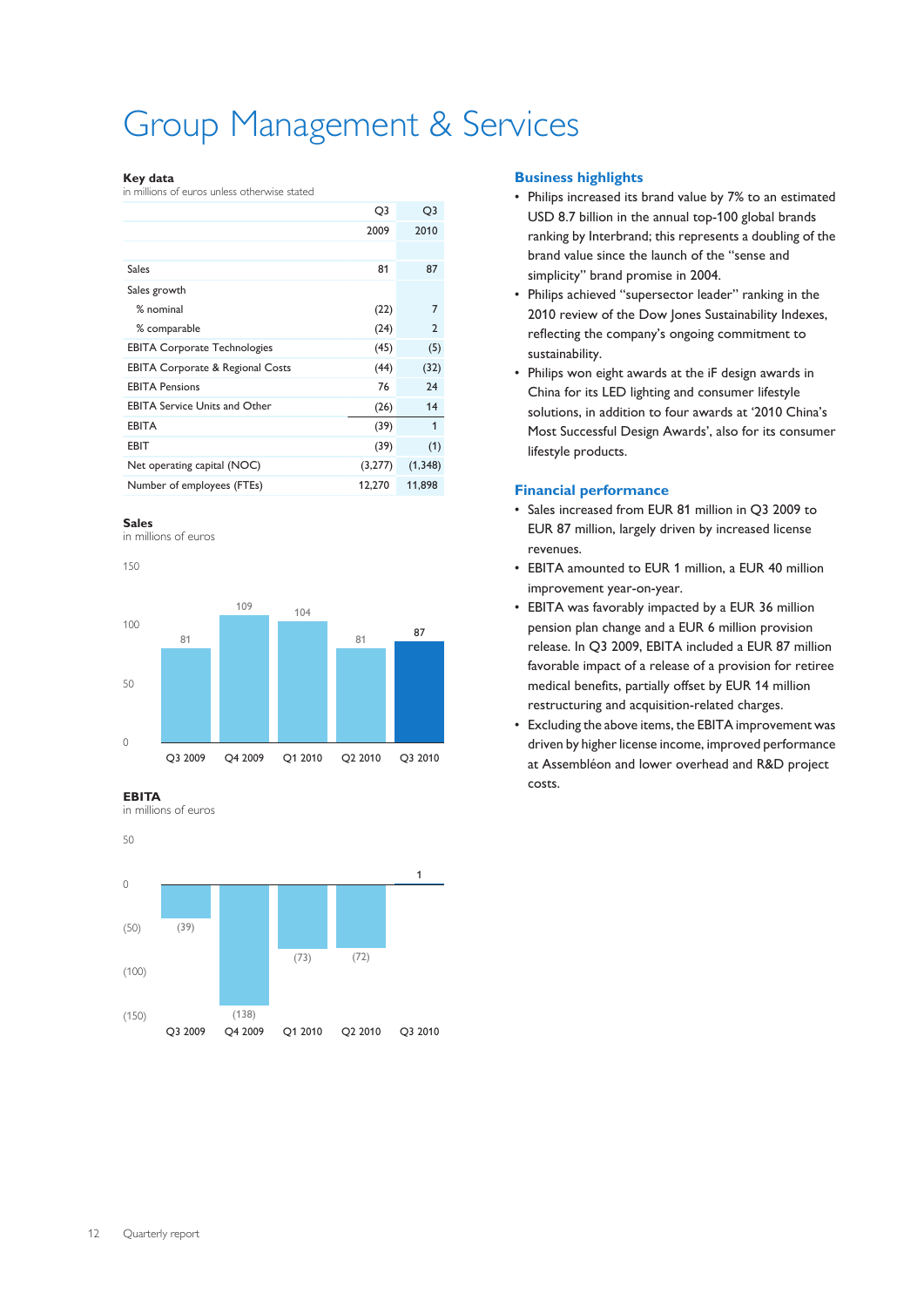## **Outlook**

Given the uncertain economic climate and fragile consumer confidence in some of our markets, we take a cautious view on revenue development in Q4 2010. We expect it to be a seasonally strong quarter as our growth businesses and growth geographies continue to deliver, albeit counterbalanced by year-end channel inventory management and the continued soft construction market.

We will continue to drive growth initiatives and operational improvements to further exceed the targeted EBITA, adjusted for restructuring and acquisition-related charges, of 10% for the full-year 2010.

Amsterdam, October 18, 2010 *Board of Management*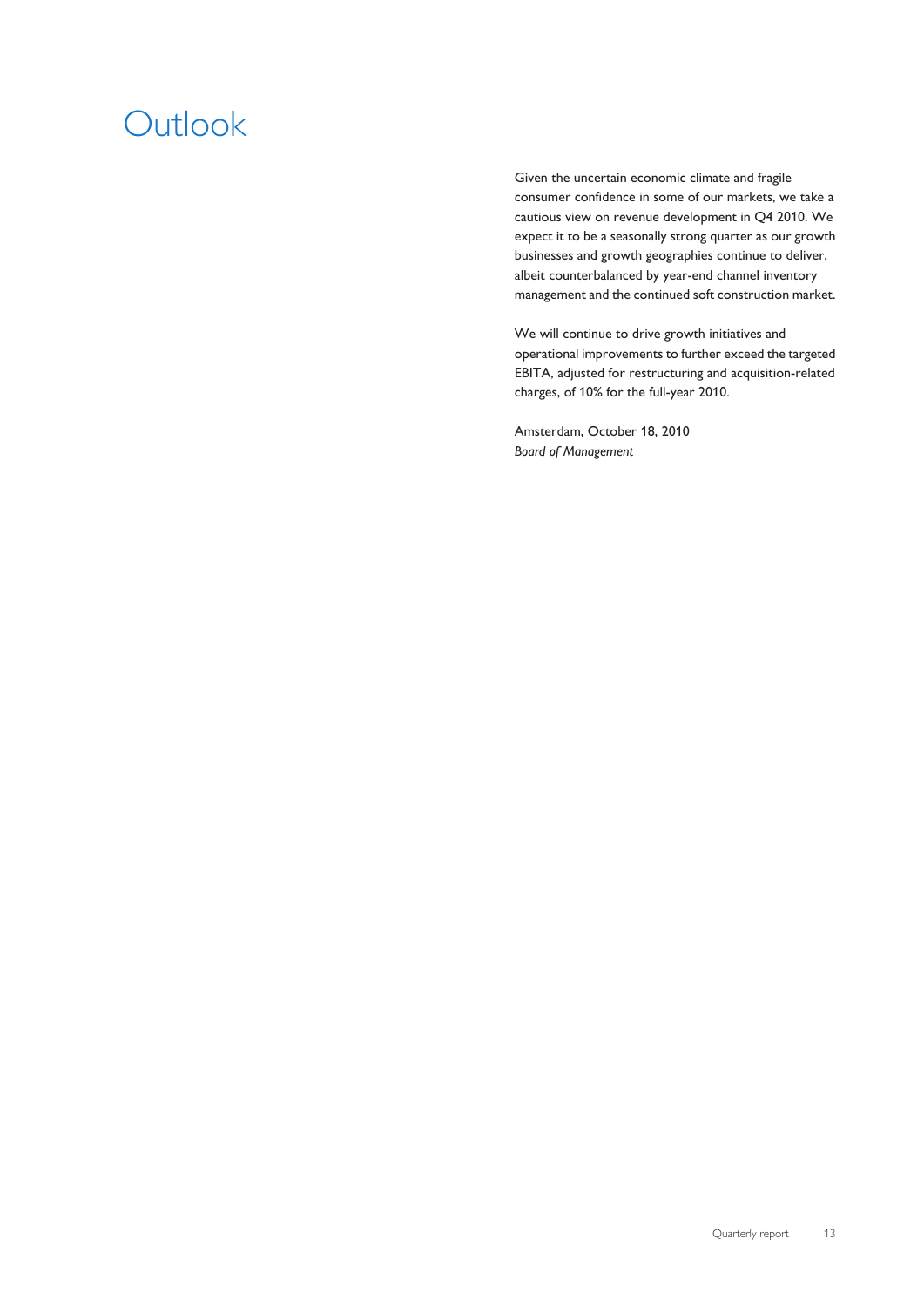## Highlights in the 1st nine months

### **The 1st nine months of 2010**

- Comparable sales were 8% higher than in the corresponding period of 2009, driven by higher sales across all operating sectors, notably Lighting.
- Compared to the first nine months of 2009, Group EBITA improved by EUR 1,291 million to 9.3% of sales, largely driven by higher sales in the operating sectors.
- Financial expenses included a EUR 154 million gain on the sale of NXP shares.
- Net income was EUR 823 million higher than in the first nine months of 2009, mainly as a result of higher sector earnings, partly offset by higher income tax expenses.

### **Net income**

in millions of euros unless otherwise stated

|                                                | January-September |        |  |  |  |
|------------------------------------------------|-------------------|--------|--|--|--|
|                                                | 2009              | 2010   |  |  |  |
|                                                |                   |        |  |  |  |
| Sales                                          | 15,926            | 18,027 |  |  |  |
| Sales growth                                   |                   |        |  |  |  |
| $%$ nominal                                    | (15)              | 13     |  |  |  |
| % comparable                                   | (16)              | 8      |  |  |  |
| <b>EBITA</b>                                   | 388               | 1,679  |  |  |  |
| as a % of sales                                | 74                | 9.3    |  |  |  |
| <b>EBIT</b>                                    | 59                | 1,310  |  |  |  |
| as a % of sales                                | 0.4               | 7.3    |  |  |  |
| Financial income and<br>expenses               | (88)              | (59)   |  |  |  |
| Income taxes                                   | 130               | (285)  |  |  |  |
| Results investments in<br>associates           | 63                | 21     |  |  |  |
| Net income (loss)                              | 164               | 987    |  |  |  |
|                                                |                   |        |  |  |  |
| Net income (loss) -<br>shareholders per common | 0.17              |        |  |  |  |
| share (in euros) - basic                       |                   | 1.05   |  |  |  |

### **Performance of the Group**

- Group sales for the first nine months totaled EUR 18 billion, 8% higher than in the corresponding period of 2009 on a comparable basis. Improvements were driven by higher sales across all operating sectors, notably Lighting. Comparable sales growth in emerging markets was 18%. Order intake at Healthcare increased 12% compared to the first nine months of 2009. Sales at Healthcare showed a comparable increase of 5% yearon-year, while comparable sales at Consumer Lifestyle increased by 7%. Lighting showed a 12% comparable increase year-on-year, largely attributable to emerging markets.
- Compared to the first nine months of 2009, Group EBITA improved by EUR 1,291 million to 9.3% of sales, largely driven by higher sales in the operating sectors. Restructuring and acquisition-related charges to date amounted to EUR 183 million, whereas the same period last year included EUR 320 million restructuring and acquisition-related charges. EBITA included a EUR 36 million gain on a pension plan change, compared to a EUR 87 million release of a provision for retiree medical benefits in the same period last year.
- Financial expenses included a EUR 154 million gain on the sale of NXP shares, whereas last year included a gain of EUR 69 million on the sale of LG Display shares, EUR 12 million dividend income from LG Display, a EUR 48 millon gain on the sale of a 17% stake in Pace, and NXP impairment of EUR 48 million.
- Net income was EUR 823 million higher than in the first nine months of 2009, mainly driven by higher sector earnings, partly offset by higher income tax expenses. Last year's income taxes included the recognition of a deferred tax asset for Lumileds and a number of tax settlements.
- Cash flows from operating activities amounted to EUR 598 million, EUR 12 million lower than in the first nine months of 2009. Higher earnings were partially offset by higher working capital outflow, in particular from inventories.
- Net operating capital increased by EUR 2.8 billion compared to the level at the end of Q3 2009, mainly due to higher working capital requirements (EUR 1.7 billion).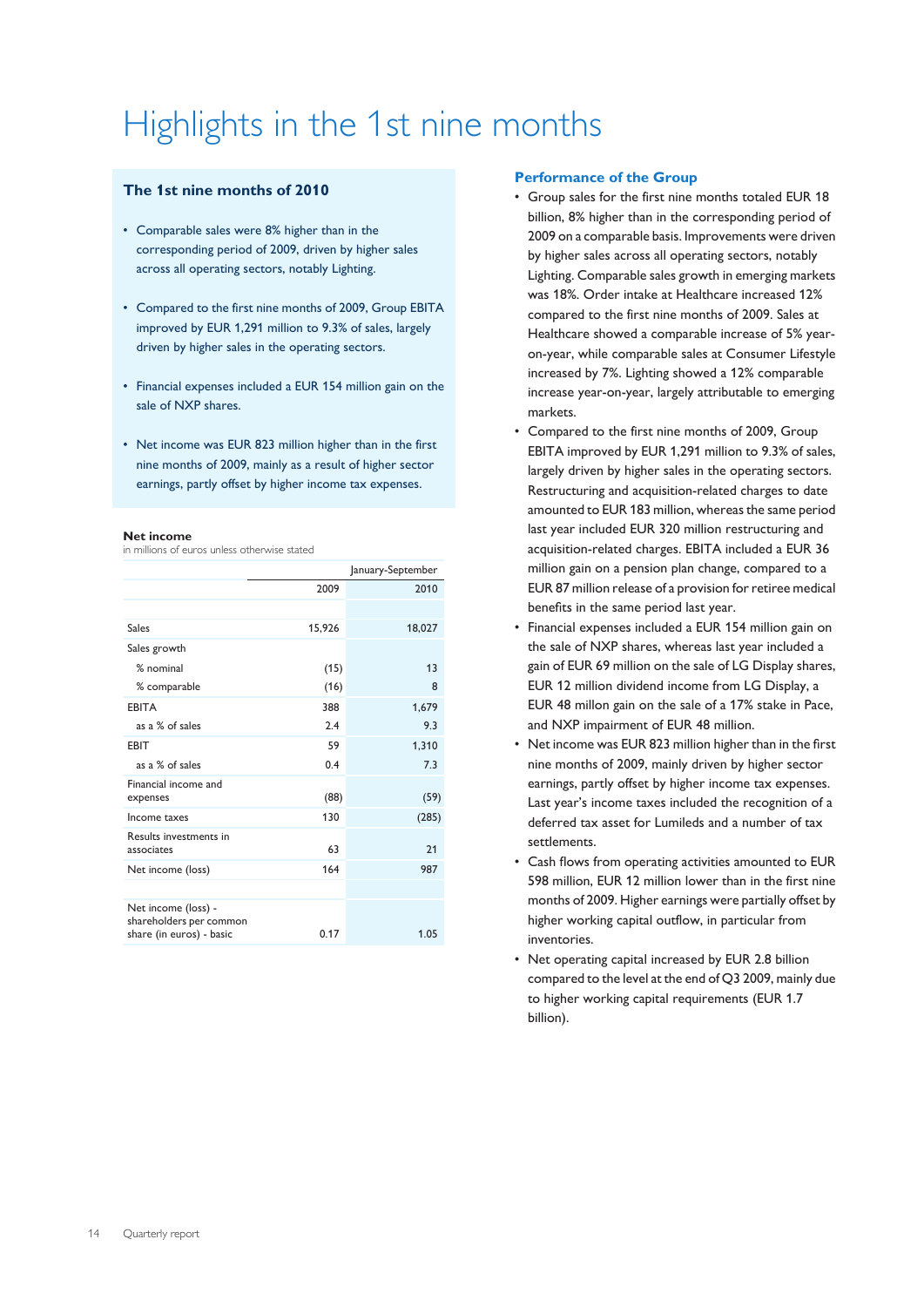## Consolidated statements of income

all amounts in millions of euros unless otherwise stated

|                                                                                                                                |                | 3rd quarter |           | January to September |
|--------------------------------------------------------------------------------------------------------------------------------|----------------|-------------|-----------|----------------------|
|                                                                                                                                | 2009           | 2010        | 2009      | 2010                 |
|                                                                                                                                |                |             |           |                      |
| <b>Sales</b>                                                                                                                   | 5,621          | 6,159       | 15,926    | 18,027               |
| Cost of sales                                                                                                                  | (3,655)        | (3,824)     | (10, 555) | (11, 233)            |
| Gross margin                                                                                                                   | 1,966          | 2,335       | 5,371     | 6,794                |
|                                                                                                                                |                |             |           |                      |
| Selling expenses                                                                                                               | (1,250)        | (1, 288)    | (3,664)   | (3,776)              |
| General and administrative expenses                                                                                            | (110)          | (164)       | (534)     | (589)                |
| Research and development expenses                                                                                              | (373)          | (392)       | (1, 163)  | (1, 165)             |
| Other business income                                                                                                          | 9              | 29          | 73        | 56                   |
| Other business expenses                                                                                                        | (5)            | (3)         | (24)      | (10)                 |
| Income from operations                                                                                                         | 237            | 517         | 59        | 1,310                |
|                                                                                                                                |                |             |           |                      |
| Financial income                                                                                                               | 35             | 173         | 208       | 201                  |
| Financial expenses                                                                                                             | (79)           | (92)        | (296)     | (260)                |
| Income (loss) before taxes                                                                                                     | 193            | 598         | (29)      | 1,251                |
|                                                                                                                                |                |             |           |                      |
| Income taxes                                                                                                                   | (56)           | (77)        | 130       | (285)                |
| Income after taxes                                                                                                             | 137            | 521         | 101       | 966                  |
|                                                                                                                                |                |             |           |                      |
| Results relating to investments in associates                                                                                  | 39             | 3           | 63        | 21                   |
| Net income                                                                                                                     | 176            | 524         | 164       | 987                  |
|                                                                                                                                |                |             |           |                      |
| <b>Attribution of net income</b>                                                                                               |                |             |           |                      |
| Net income attributable to shareholders                                                                                        | 174            | 524         | 159       | 983                  |
| Net income attributable to non-controlling interests                                                                           | $\overline{2}$ |             | 5         | 4                    |
|                                                                                                                                |                |             |           |                      |
| Weighted average number of common shares outstanding<br>(after deduction of treasury shares) during the period (in thousands): |                |             |           |                      |
| - basic                                                                                                                        | 926,461        | 945,734     | 925,001   | 937,720              |
| - diluted                                                                                                                      | 930,512        | 954,206     | 927,889   | 946,952              |
|                                                                                                                                |                |             |           |                      |
| Net income (loss) attributable to shareholders                                                                                 |                |             |           |                      |
| per common share in euros:                                                                                                     |                |             |           |                      |
| - basic                                                                                                                        | 0.19           | 0.55        | 0.17      | 1.05                 |
| - diluted                                                                                                                      | 0.19           | 0.55        | 0.17      | 1.04                 |
|                                                                                                                                |                |             |           |                      |
| <b>Ratios</b>                                                                                                                  |                |             |           |                      |
| Gross margin as a % of sales                                                                                                   | 35.0           | 37.9        | 33.7      | 37.7                 |
| Selling expenses as a % of sales                                                                                               | (22.2)         | (20.9)      | (23.0)    | (20.9)               |
| G&A expenses as a % of sales                                                                                                   | (2.0)          | (2.7)       | (3.4)     | (3.3)                |
| R&D expenses as a % of sales                                                                                                   | (6.6)          | (6.4)       | (7.3)     | (6.5)                |
|                                                                                                                                |                |             |           |                      |
| EBIT                                                                                                                           | 237            | 517         | 59        | 1,310                |
| as a % of sales                                                                                                                | 4.2            | 8.4         | 0.4       | 7.3                  |
|                                                                                                                                |                |             |           |                      |
| <b>EBITA</b>                                                                                                                   | 344            | 648         | 388       | 1,679                |
| as a % of sales                                                                                                                | 6.1            | 10.5        | 2.4       | 9.3                  |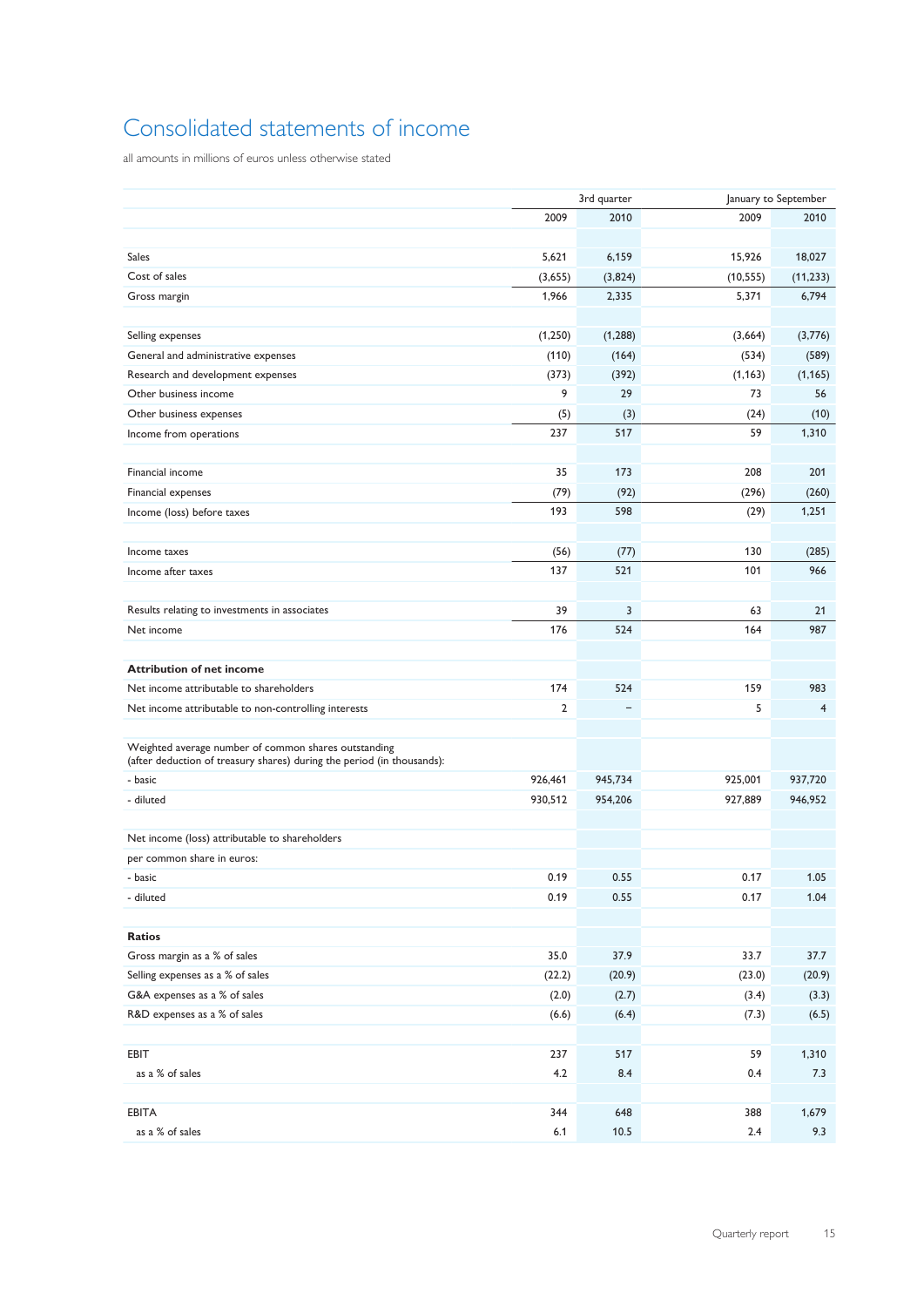### Consolidated balance sheets

in millions of euros unless otherwise stated

|                                                                                                                 | September 27, | December 31,    | October 3,      |
|-----------------------------------------------------------------------------------------------------------------|---------------|-----------------|-----------------|
|                                                                                                                 | 2009          | 2009            | 2010            |
|                                                                                                                 |               |                 |                 |
| Non-current assets:                                                                                             |               |                 |                 |
| Property, plant and equipment                                                                                   | 3,326         | 3,252           | 3,269           |
| Goodwill                                                                                                        | 7,242         | 7,362           | 7,830           |
| Intangible assets excluding goodwill                                                                            | 4,165         | 4,161           | 4,135           |
| Non-current receivables                                                                                         | 84            | 85              | 96              |
| Investments in associates<br>Other non-current financial assets                                                 | 270<br>850    | 281<br>691      | 181<br>485      |
|                                                                                                                 |               |                 |                 |
| Deferred tax assets<br>Other non-current assets                                                                 | 1,368         | 1,243           | 1,310           |
| Total non-current assets                                                                                        | 137<br>17,442 | 1,543<br>18,618 | 1,790<br>19,096 |
|                                                                                                                 |               |                 |                 |
| Current assets:                                                                                                 |               |                 |                 |
| Inventories                                                                                                     | 3,417         | 2,913           | 4,156           |
| Other current financial assets                                                                                  | 122           | 191             | 87              |
| Other current assets                                                                                            | 567           | 436             | 536             |
| <b>Receivables</b>                                                                                              | 4,214         | 3,983           | 4,191           |
| Cash and cash equivalents                                                                                       | 3,734         | 4,386           | 4,385           |
| Total current assets                                                                                            | 12,054        | 11,909          | 13,355          |
|                                                                                                                 |               |                 |                 |
| <b>Total assets</b>                                                                                             | 29,496        | 30,527          | 32,451          |
| Shareholders' equity                                                                                            | 13,345        | 14,595          | 15,777          |
| Non-controlling interests                                                                                       | 53            | 49              | 56              |
| Group equity                                                                                                    | 13,398        | 14,644          | 15,833          |
|                                                                                                                 |               |                 |                 |
| Non-current liabilities:                                                                                        |               |                 |                 |
| Long-term debt                                                                                                  | 3,598         | 3,640           | 2,778           |
| Long-term provisions                                                                                            | 1,747         | 1,734           | 1,725           |
| Deferred tax liabilities                                                                                        | 150           | 530             | 481             |
| Other non-current liabilities                                                                                   | 1,796         | 1,929           | 1,700           |
| Total non-current liabilities                                                                                   | 7,291         | 7,833           | 6,684           |
| Current liabilities:                                                                                            |               |                 |                 |
| Short-term debt                                                                                                 | 757           | 627             | 1,687           |
| Accounts and notes payable                                                                                      | 3,044         | 2,870           | 3,317           |
| <b>Accrued liabilities</b>                                                                                      | 3,070         | 3,134           | 3,577           |
| Short-term provisions                                                                                           | 1,187         | 716             | 620             |
| Other current liabilities                                                                                       | 749           | 703             | 733             |
| Total current liabilities                                                                                       | 8,807         | 8,050           | 9,934           |
|                                                                                                                 |               |                 |                 |
| Total liabilities and group equity                                                                              | 29,496        | 30,527          | 32,451          |
|                                                                                                                 |               |                 |                 |
| Number of common shares outstanding (after deduction of treasury shares) at the end<br>of period (in thousands) | 926,687       | 927,457         | 946,014         |
|                                                                                                                 |               |                 |                 |
| <b>Ratios</b>                                                                                                   |               |                 |                 |
| Shareholders' equity per common share in euros                                                                  | 14.40         | 15.74           | 16.68           |
| Inventories as a % of sales                                                                                     | 14.5          | 12.6            | 16.4            |
| Net debt : group equity                                                                                         | 4:96          | (1):101         | 1:99            |
| Net operating capital                                                                                           | 11,559        | 12,649          | 14,331          |
| Employees at end of period                                                                                      | 118,225       | 115,924         | 117,624         |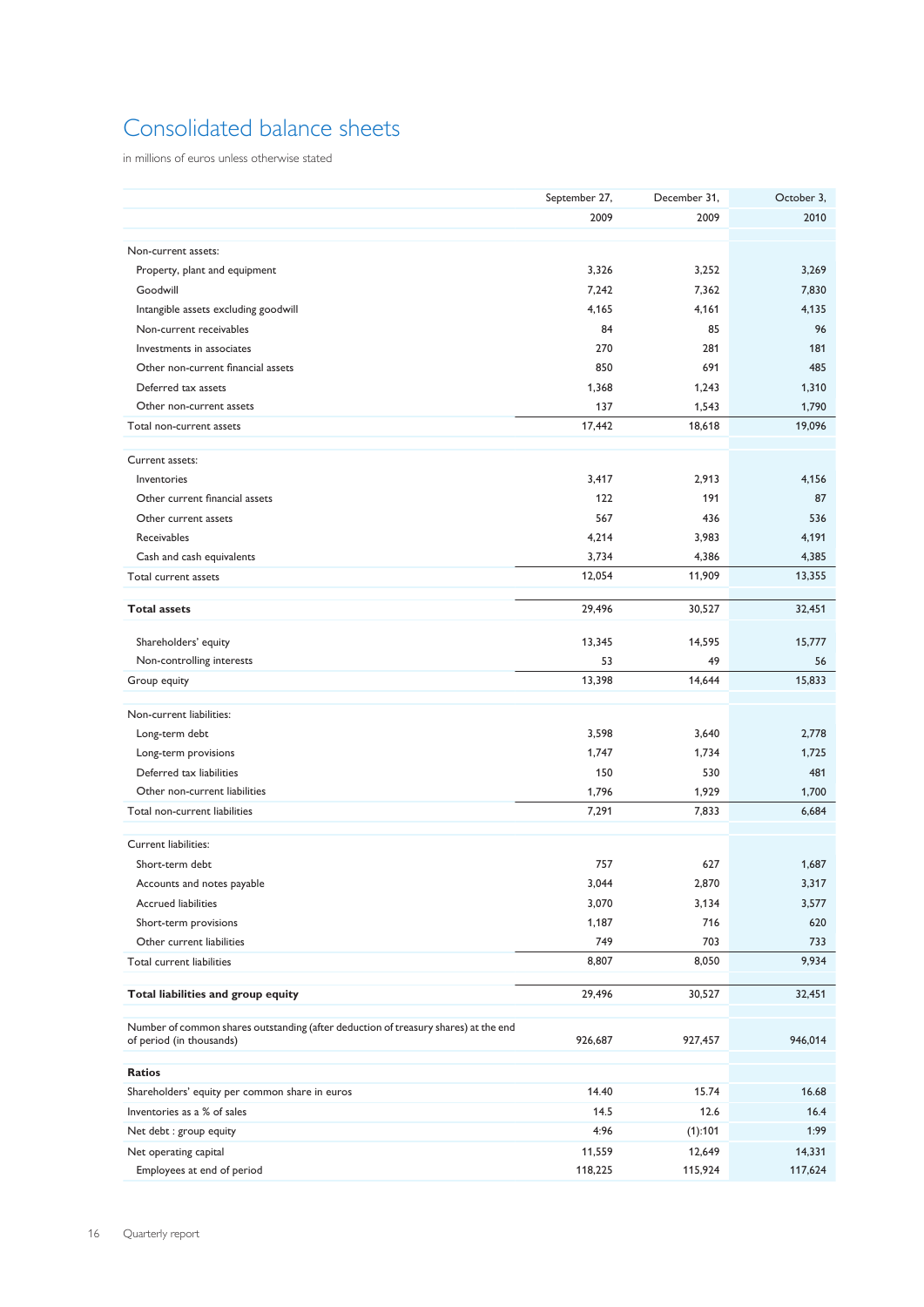## Consolidated statements of cash flows

all amounts in millions of euros

|                                                                                                            |                          | 3rd quarter    | January to September |         |  |
|------------------------------------------------------------------------------------------------------------|--------------------------|----------------|----------------------|---------|--|
|                                                                                                            | 2009                     | 2010           | 2009                 | 2010    |  |
|                                                                                                            |                          |                |                      |         |  |
| Cash flows from operating activities:                                                                      |                          |                |                      |         |  |
| Net income                                                                                                 | 176                      | 524            | 164                  | 987     |  |
| Adjustments to reconcile net income to net cash provided by (used for) operating activities:               |                          |                |                      |         |  |
| Depreciation and amortization                                                                              | 362                      | 354            | 1,040                | 1,041   |  |
| Impairment of other non-current financial assets and (reversal of) impairment of investments in associates | (28)                     | $\overline{2}$ | (4)                  | 6       |  |
| Net gain on sale of assets                                                                                 | (3)                      | (169)          | (127)                | (187)   |  |
| Income from investments in associates                                                                      | (10)                     | (5)            | (11)                 | (21)    |  |
| Dividends received from investments in associates                                                          | $\overline{\phantom{a}}$ | 1              | 34                   | 14      |  |
| Decrease (increase) in working capital:                                                                    | 194                      | (435)          | 98                   | (655)   |  |
| Decrease (increase) in receivables and other current assets                                                | (490)                    | (72)           | 131                  | (107)   |  |
| Decrease (increase) in inventories                                                                         | (85)                     | (479)          | 147                  | (1,072) |  |
| Increase (decrease) in accounts payable, accrued and other liabilities                                     | 769                      | 116            | (180)                | 524     |  |
| Increase in non-current receivables/other assets/other liabilities                                         | (111)                    | (174)          | (513)                | (318)   |  |
| Decrease in provisions                                                                                     | (124)                    | (102)          | (99)                 | (173)   |  |
| Other items                                                                                                | 14                       | 12             | 28                   | (96)    |  |
| Net cash (used for) provided by operating activities                                                       | 470                      | 8              | 610                  | 598     |  |
|                                                                                                            |                          |                |                      |         |  |
| Cash flows from investing activities:                                                                      |                          |                |                      |         |  |
| Purchase of intangible assets                                                                              | (21)                     | (18)           | (66)                 | (44)    |  |
| Expenditures on development assets                                                                         | (43)                     | (48)           | (129)                | (157)   |  |
| Capital expenditures on property, plant and equipment                                                      | (121)                    | (172)          | (373)                | (477)   |  |
| Proceeds from disposals of property, plant and equipment                                                   | 68                       | 30             | 95                   | 77      |  |
| Cash from (to) derivatives and securities                                                                  | (28)                     | 8              | (38)                 | (34)    |  |
| Purchase of other non-current financial assets                                                             | $\qquad \qquad -$        | (4)            | (6)                  | (16)    |  |
| Proceeds from (disposal of) other non-current financial assets                                             | (8)                      | 168            | 698                  | 182     |  |
| Purchase of businesses, net of cash acquired                                                               | (191)                    | (29)           | (281)                | (53)    |  |
| Proceeds from sale of interests in businesses                                                              | 19                       | $\overline{4}$ | 19                   | 102     |  |
| Net cash used for investing activities                                                                     | (325)                    | (61)           | (81)                 | (420)   |  |
|                                                                                                            |                          |                |                      |         |  |
| Cash flows from financing activities:                                                                      |                          |                |                      |         |  |
| Decrease (increase) in short-term debt                                                                     | 45                       | 1              | (53)                 | 24      |  |
| Principal payments on long-term debt                                                                       | (11)                     | (21)           | (35)                 | (58)    |  |
| Proceeds from issuance of long-term debt                                                                   | 11                       | 16             | 300                  | 45      |  |
| Treasury shares transactions                                                                               | $\epsilon$               | 13             | 21                   | 56      |  |
| Dividend paid                                                                                              | $\overline{\phantom{0}}$ | -              | (634)                | (296)   |  |
| Net cash provided by (used for) financing activities                                                       | 51                       | 9              | (401)                | (229)   |  |
| Net increase (decrease) in cash and cash equivalents                                                       | 196                      | (44)           | 128                  | (51)    |  |
|                                                                                                            |                          |                |                      |         |  |
| Effect of change in exchange rates on cash positions                                                       | (51)                     | (64)           | (14)                 | 50      |  |
| Cash and cash equivalents at beginning of period                                                           | 3,589                    | 4,493          | 3,620                | 4,386   |  |
| Cash and cash equivalents at end of period                                                                 | 3,734                    | 4,385          | 3,734                | 4,385   |  |
|                                                                                                            |                          |                |                      |         |  |
| Ratio                                                                                                      |                          |                |                      |         |  |
| Cash flows before financing activities                                                                     | 145                      | (53)           | 529                  | 178     |  |
| Net cash paid during the period for                                                                        |                          |                |                      |         |  |
| Pensions                                                                                                   | (111)                    | (122)          | (315)                | (342)   |  |
| Interest                                                                                                   | (76)                     | (78)           | (212)                | (216)   |  |
| Income taxes                                                                                               | (64)                     | (85)           | (172)                | (193)   |  |
|                                                                                                            |                          |                |                      |         |  |

For a number of reasons, principally the effects of translation differences, certain items in the statements of cash flows do not correspond to the differences between the balance sheet amounts for the respective items.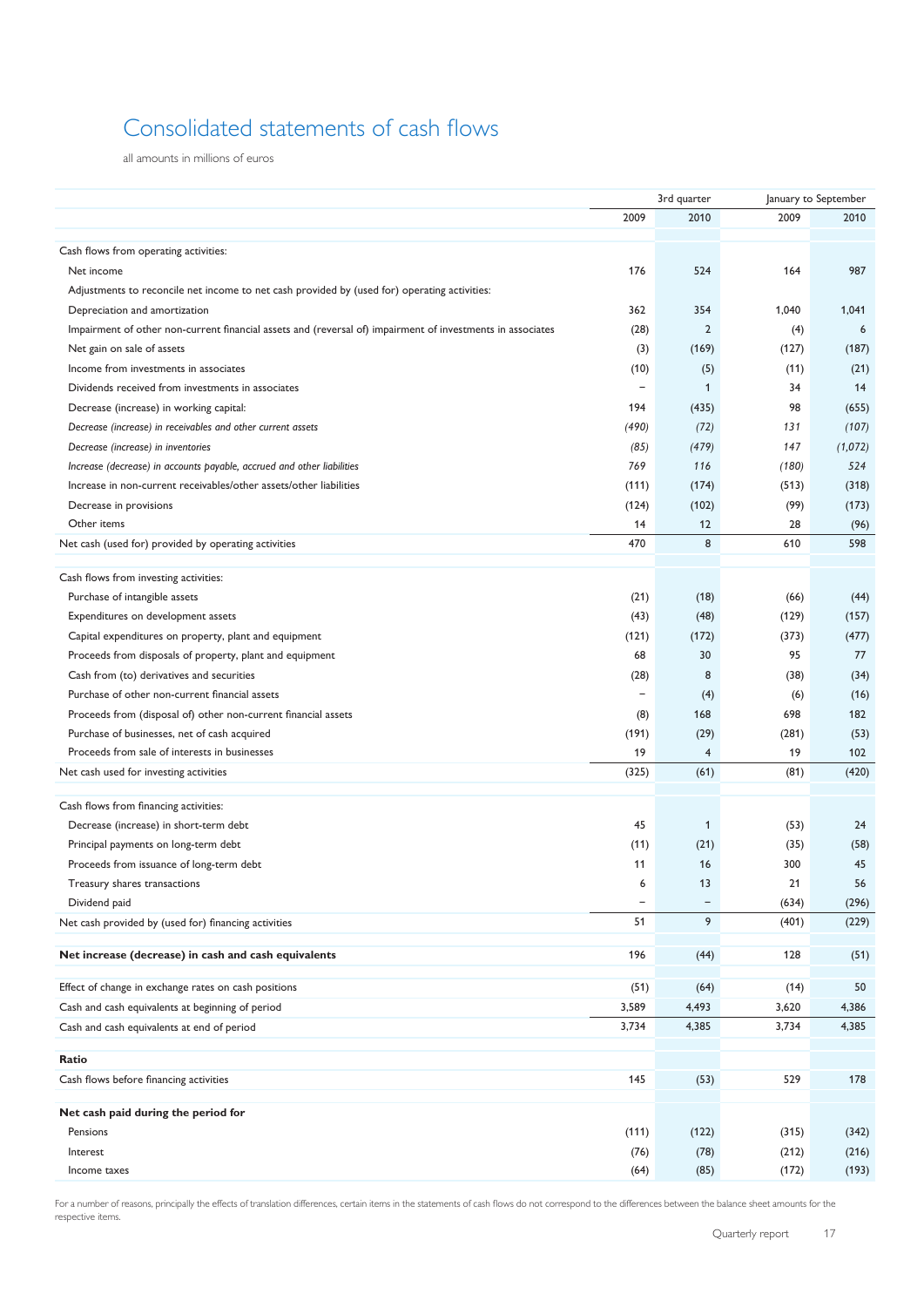## Consolidated statements of changes in equity

in millions of euros

|                                              | January to September 2010 |                                                |                                |                                  |                                                    |                                                                                   |                                                          |       |                                    |                                            |                                            |                 |
|----------------------------------------------|---------------------------|------------------------------------------------|--------------------------------|----------------------------------|----------------------------------------------------|-----------------------------------------------------------------------------------|----------------------------------------------------------|-------|------------------------------------|--------------------------------------------|--------------------------------------------|-----------------|
|                                              |                           |                                                |                                |                                  |                                                    | other reserves                                                                    |                                                          |       |                                    |                                            |                                            |                 |
|                                              | com-<br>mon<br>shares     | capital<br>in ex-<br>cess of<br>par val-<br>ue | re-<br>tained<br>earn-<br>ings | revalu-<br>ation<br>re-<br>serve | curren-<br>cy trans-<br>lation<br>differen-<br>ces | unrealized<br>gain (loss)<br>on availa-<br>ble-for-<br>sale finan-<br>cial assets | changes<br>in fair<br>value of<br>cash<br>flow<br>hedges | total | treas-<br>ury<br>shares<br>at cost | total<br>share-<br>hold-<br>ers'<br>equity | non-<br>con-<br>trolling<br>inter-<br>ests | total<br>equity |
| Balance as of December 31, 2009              | 194                       | $-$                                            | 15,947                         | 102                              | (591)                                              | 120                                                                               | 10                                                       | (461) | (1, 187)                           | 14,595                                     | 49                                         | 14,644          |
| Net income                                   |                           |                                                | 983                            |                                  |                                                    |                                                                                   |                                                          |       |                                    | 983                                        | $\overline{4}$                             | 987             |
| Net current period change                    |                           |                                                | 18                             | (12)                             | 397                                                | 177                                                                               | (26)                                                     | 548   |                                    | 554                                        |                                            | 554             |
| Reclassifications into income                |                           |                                                |                                |                                  | (2)                                                | (159)                                                                             | -                                                        | (161) |                                    | (161)                                      |                                            | (161)           |
| Total comprehensive income                   |                           |                                                | 1,001                          | (12)                             | 395                                                | 18                                                                                | (26)                                                     | 387   |                                    | 1,376                                      | 4                                          | 1,380           |
| Dividend distributed                         | 3                         | 343                                            | (650)                          |                                  |                                                    |                                                                                   |                                                          |       |                                    | (304)                                      |                                            | (304)           |
| Movement non-controlling interests           |                           |                                                |                                |                                  |                                                    |                                                                                   |                                                          |       |                                    |                                            | 3                                          | 3               |
| Re-issuance of treasury shares               |                           | (49)                                           | 10                             |                                  |                                                    |                                                                                   |                                                          |       | 100                                | 61                                         |                                            | 61              |
| Share-based compensation plans               |                           | 42                                             |                                |                                  |                                                    |                                                                                   |                                                          |       |                                    | 42                                         |                                            | 42              |
| Income tax share-based<br>compensation plans |                           | $\overline{7}$                                 |                                |                                  |                                                    |                                                                                   |                                                          |       |                                    | 7                                          |                                            | $\overline{7}$  |
|                                              | 3                         | 343                                            | (640)                          |                                  |                                                    |                                                                                   |                                                          |       | 100                                | (194)                                      | 3                                          | (191)           |
| Balance as of October 3, 2010                | 197                       | 343                                            | 16,308                         | 90                               | (196)                                              | 138                                                                               | (16)                                                     | (74)  | (1,087)                            | 15,777                                     |                                            | 56 15,833       |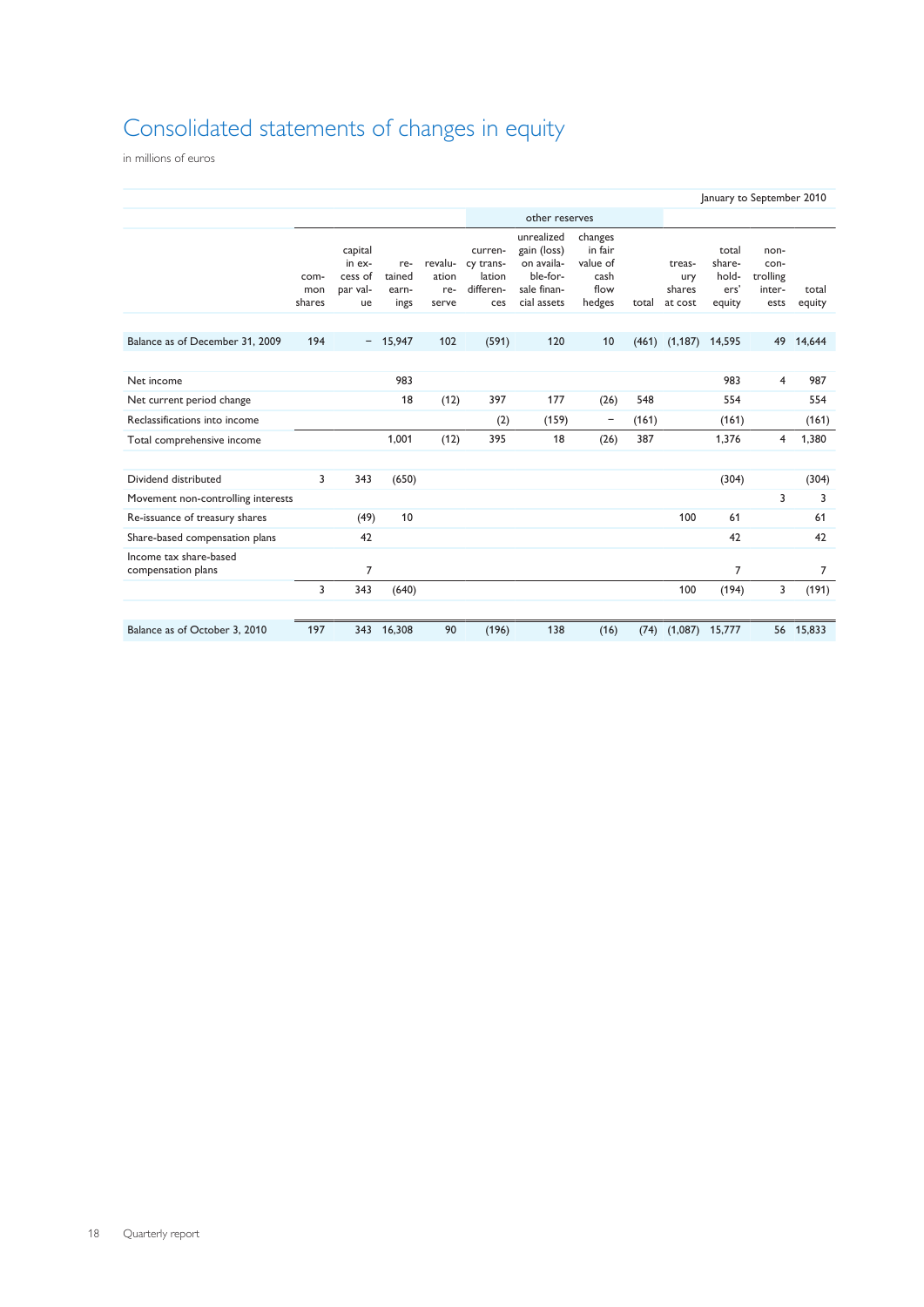### Sectors

all amounts in millions of euros unless otherwise stated

### **Sales and income (loss) from operations**

|                             | $3rd$ quarter |        |                        |       |        |                        |
|-----------------------------|---------------|--------|------------------------|-------|--------|------------------------|
|                             | 2009          |        |                        |       |        | 2010                   |
|                             | sales         |        | income from operations | sales |        | income from operations |
|                             |               | amount | as a % of sales        |       | amount | as a % of sales        |
|                             |               |        |                        |       |        |                        |
| Healthcare                  | 1,821         | 110    | 6.0                    | 2,070 | 212    | 10.2                   |
| Consumer Lifestyle*         | 2,073         | 126    | 6.1                    | 2,094 | 137    | 6.5                    |
| Lighting                    | 1,646         | 40     | 2.4                    | 1,908 | 169    | 8.9                    |
| Group Management & Services | 81            | (39)   | (48.1)                 | 87    | (1)    | (1.1)                  |
| Inter-sector eliminations   |               |        |                        |       |        |                        |
|                             | 5,621         | 237    | 4.2                    | 6,159 | 517    | 8.4                    |
|                             |               |        |                        |       |        |                        |
| * of which Television       | 767           | (26)   | (3.4)                  | 703   | (32)   | (4.6)                  |

### **Sales and income (loss) from operations**

|                             |        | January to September |                        |        |        |                        |  |  |
|-----------------------------|--------|----------------------|------------------------|--------|--------|------------------------|--|--|
|                             |        | 2009<br>2010         |                        |        |        |                        |  |  |
|                             | sales  |                      | income from operations | sales  |        | income from operations |  |  |
|                             |        | amount               | as a % of sales        |        | amount | as a % of sales        |  |  |
|                             |        |                      |                        |        |        |                        |  |  |
| Healthcare                  | 5,434  | 199                  | 3.7                    | 5,959  | 463    | 7.8                    |  |  |
| Consumer Lifestyle*         | 5,564  | 61                   | 1.1                    | 6,219  | 458    | 7.4                    |  |  |
| Lighting                    | 4,700  | (57)                 | (1.2)                  | 5,577  | 539    | 9.7                    |  |  |
| Group Management & Services | 228    | (144)                | (63.2)                 | 272    | (150)  | (55.1)                 |  |  |
| Inter-sector eliminations   |        |                      |                        |        |        |                        |  |  |
|                             | 15,926 | 59                   | 0.4                    | 18,027 | 1,310  | 7.3                    |  |  |
|                             |        |                      |                        |        |        |                        |  |  |
| * of which Television       | 2,037  | (208)                | (10.2)                 | 2,249  | (61)   | (2.7)                  |  |  |
|                             |        |                      |                        |        |        |                        |  |  |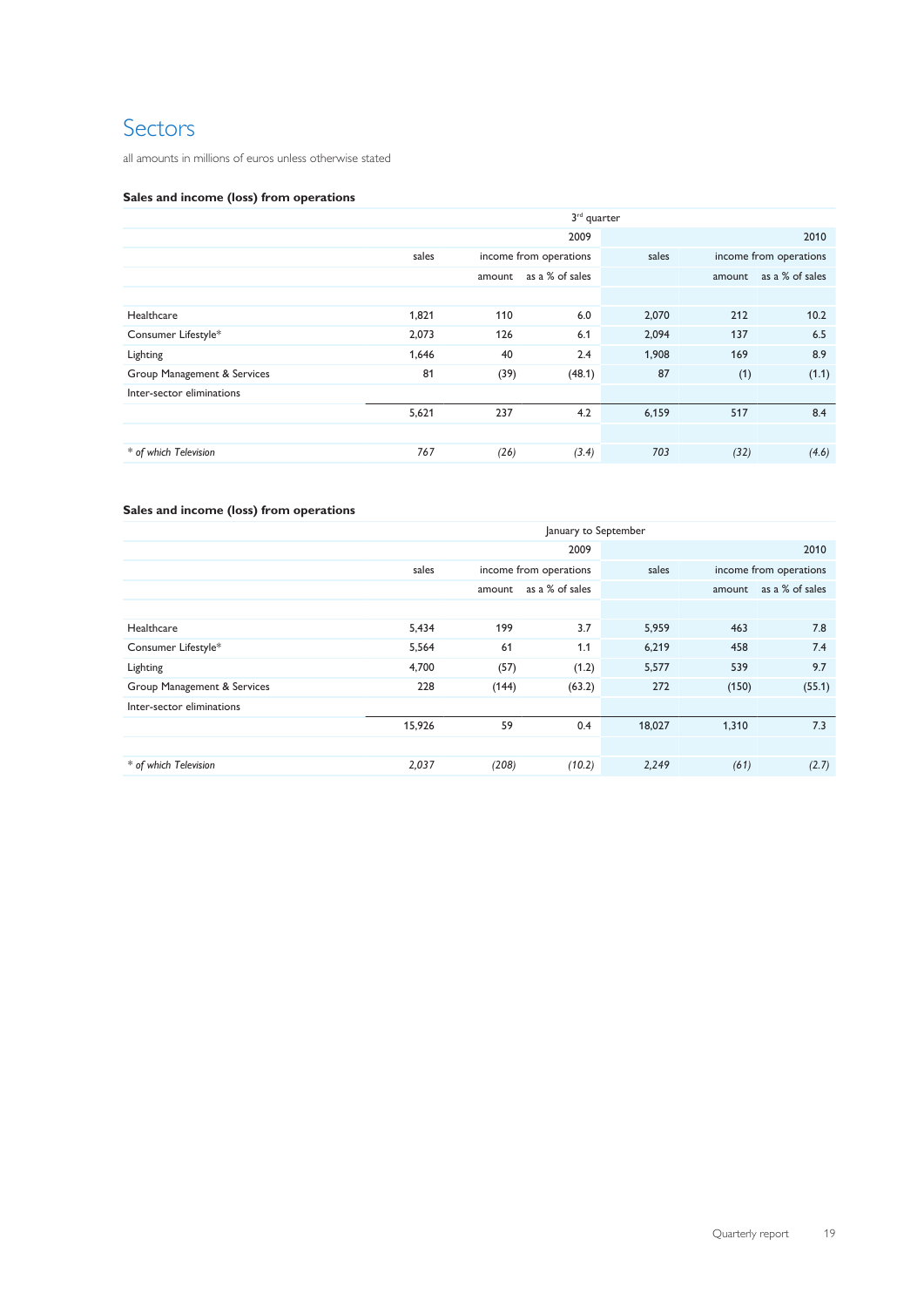### Sectors and main countries

in millions of euros

### **Sales and total assets**

|                             |        | total assets         |               |            |
|-----------------------------|--------|----------------------|---------------|------------|
|                             |        | January to September | September 27, | October 3, |
|                             | 2009   | 2010                 | 2009          | 2010       |
|                             |        |                      |               |            |
| Healthcare                  | 5,434  | 5,959                | 10,947        | 11,607     |
| Consumer Lifestyle*         | 5,564  | 6,219                | 3,823         | 4,043      |
| Lighting                    | 4,700  | 5,577                | 6,874         | 7,330      |
| Group Management & Services | 228    | 272                  | 7,852         | 9,471      |
|                             | 15,926 | 18,027               | 29,496        | 32,451     |
|                             |        |                      |               |            |
| * of which Television       | 2,037  | 2,249                | 861           | 1,031      |

### **Sales and long-lived assets**

|                      |        | sales                |               | long-lived assets <sup>1)</sup> |
|----------------------|--------|----------------------|---------------|---------------------------------|
|                      |        | January to September | September 27, | October 3,                      |
|                      | 20092) | 2010                 | 20092)        | 2010                            |
|                      |        |                      |               |                                 |
| Netherlands          | 597    | 585                  | 1,215         | 1,286                           |
| <b>United States</b> | 4,474  | 4,666                | 9,539         | 9,779                           |
| China                | 1,226  | 1,453                | 336           | 414                             |
| Germany              | 1,311  | 1,424                | 292           | 282                             |
| France               | 978    | 1,013                | 125           | 109                             |
| <b>Brazil</b>        | 590    | 813                  | 126           | 144                             |
| Japan                | 445    | 623                  | 484           | 578                             |
| Other countries      | 6,305  | 7,450                | 2,616         | 2,642                           |
|                      | 15,926 | 18,027               | 14,733        | 15,234                          |

1) Includes property, plant and equipment, intangible assets excluding goodwill, and goodwill

<sup>2)</sup> Revised to reflect an adjusted country allocation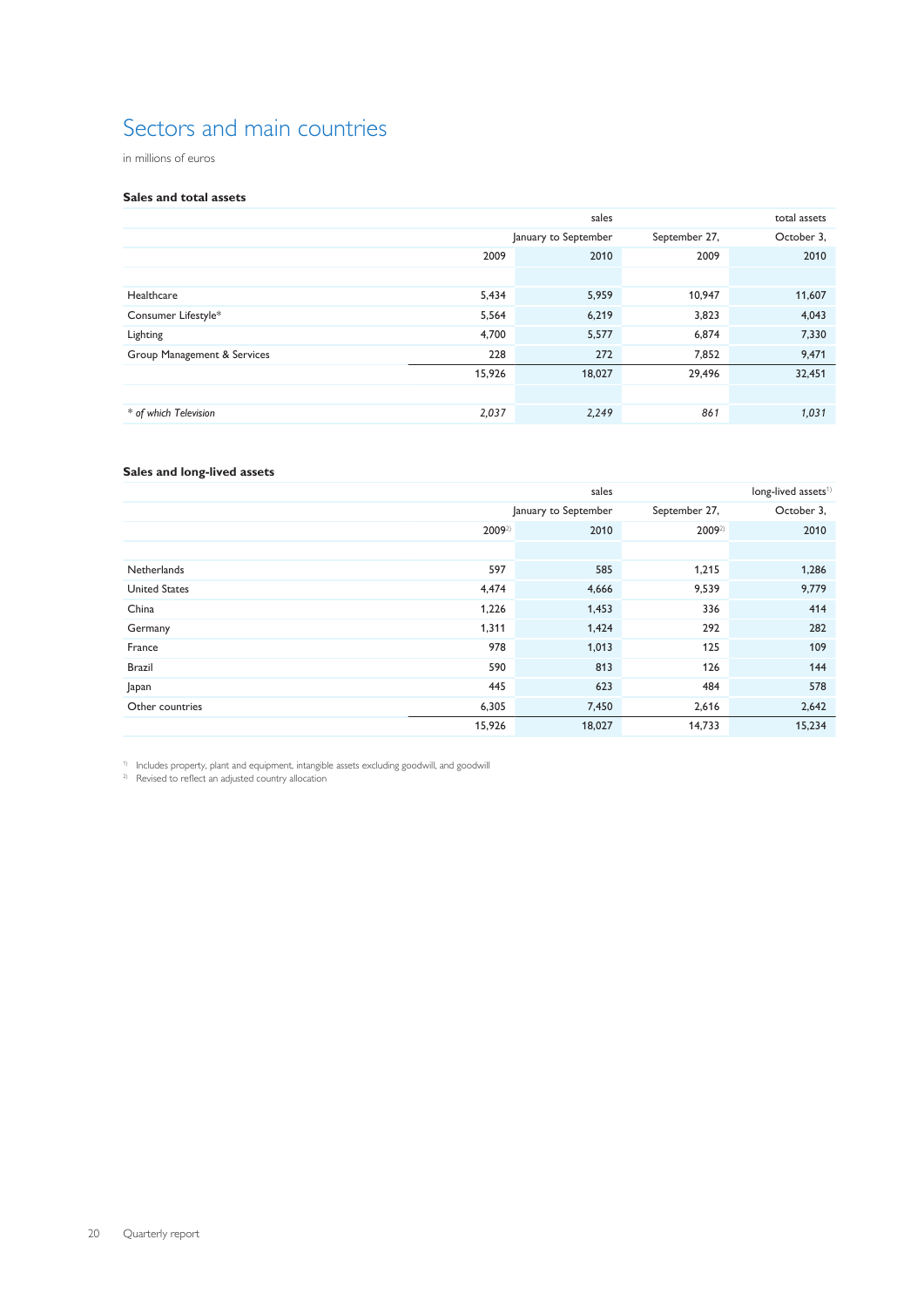### Pension costs

in millions of euros

### **Specification of pension costs**

|                                                     | 3rd quarter              |                          |                          |                          |                          |                |  |  |
|-----------------------------------------------------|--------------------------|--------------------------|--------------------------|--------------------------|--------------------------|----------------|--|--|
|                                                     |                          |                          | 2009                     |                          |                          | 2010           |  |  |
|                                                     | Netherlands              | other                    | total                    | <b>Netherlands</b>       | other                    | total          |  |  |
|                                                     |                          |                          |                          |                          |                          |                |  |  |
| Costs of defined-benefit plans (pensions)           |                          |                          |                          |                          |                          |                |  |  |
| Service cost                                        | 26                       | 17                       | 43                       | 23                       | 20                       | 43             |  |  |
| Interest cost on the defined-benefit obligation     | 133                      | 95                       | 228                      | 130                      | 102                      | 232            |  |  |
| Expected return on plan assets                      | (190)                    | (83)                     | (273)                    | (185)                    | (82)                     | (267)          |  |  |
| Prior service cost                                  | $\overline{\phantom{a}}$ | 1                        | 1                        | $\qquad \qquad -$        | (35)                     | (35)           |  |  |
| Net periodic cost (income)                          | (31)                     | 30                       | (1)                      | (32)                     | 5                        | (27)           |  |  |
| Costs of defined-contribution plans                 |                          |                          |                          |                          |                          |                |  |  |
| Costs                                               | 3                        | 24                       | 27                       | $\overline{2}$           | 27                       | 29             |  |  |
| Total                                               | 3                        | 24                       | 27                       | $\overline{2}$           | 27                       | 29             |  |  |
| Costs of defined-benefit plans (retiree<br>medical) |                          |                          |                          |                          |                          |                |  |  |
| Service cost                                        | $\overline{\phantom{0}}$ | $\overline{\phantom{0}}$ | $\overline{\phantom{m}}$ |                          | $\overline{\phantom{0}}$ |                |  |  |
| Interest cost on the defined-benefit obligation     |                          | 9                        | 9                        |                          | $\overline{4}$           | $\overline{4}$ |  |  |
| Prior service cost                                  | $\qquad \qquad -$        | $\qquad \qquad -$        | $\overline{\phantom{m}}$ | $\qquad \qquad -$        | $\qquad \qquad -$        |                |  |  |
| Curtailment                                         | $\qquad \qquad -$        | (87)                     | (87)                     | -                        | $\overline{\phantom{0}}$ | -              |  |  |
| Net periodic cost                                   | $\qquad \qquad -$        | (78)                     | (78)                     | $\overline{\phantom{0}}$ | $\overline{4}$           | $\overline{4}$ |  |  |

### **Specification of pension costs**

|                                                     | January to September     |                          |       |                          |                          |       |  |  |  |
|-----------------------------------------------------|--------------------------|--------------------------|-------|--------------------------|--------------------------|-------|--|--|--|
|                                                     |                          |                          | 2009  |                          |                          | 2010  |  |  |  |
|                                                     | Netherlands              | other                    | total | Netherlands              | other                    | total |  |  |  |
|                                                     |                          |                          |       |                          |                          |       |  |  |  |
| Costs of defined-benefit plans (pensions)           |                          |                          |       |                          |                          |       |  |  |  |
| Service cost                                        | 80                       | 61                       | 141   | 69                       | 59                       | 128   |  |  |  |
| Interest cost on the defined-benefit obligation     | 399                      | 296                      | 695   | 391                      | 313                      | 704   |  |  |  |
| Expected return on plan assets                      | (569)                    | (256)                    | (825) | (557)                    | (258)                    | (815) |  |  |  |
| Prior service cost                                  | $\qquad \qquad -$        | 3                        | 3     | $\qquad \qquad -$        | (36)                     | (36)  |  |  |  |
| Net periodic cost (income)                          | (90)                     | 104                      | 14    | (97)                     | 78                       | (19)  |  |  |  |
| Costs of defined-contribution plans                 |                          |                          |       |                          |                          |       |  |  |  |
| Costs                                               | 6                        | 77                       | 83    | 6                        | 85                       | 91    |  |  |  |
| Total                                               | 6                        | 77                       | 83    | 6                        | 85                       | 91    |  |  |  |
| Costs of defined-benefit plans (retiree<br>medical) |                          |                          |       |                          |                          |       |  |  |  |
| Service cost                                        | -                        | 1                        | 1     |                          | $\mathbf{1}$             | 1     |  |  |  |
| Interest cost on the defined-benefit obligation     | $\overline{\phantom{0}}$ | 27                       | 27    | -                        | 15                       | 15    |  |  |  |
| Prior service cost                                  | -                        | $\overline{\phantom{0}}$ | -     | -                        | (2)                      | (2)   |  |  |  |
| Curtailment                                         | $\qquad \qquad -$        | (87)                     | (87)  | $\overline{\phantom{0}}$ | $\overline{\phantom{a}}$ |       |  |  |  |
| Net periodic cost                                   | $\overline{\phantom{m}}$ | (59)                     | (59)  | $\qquad \qquad -$        | 14                       | 14    |  |  |  |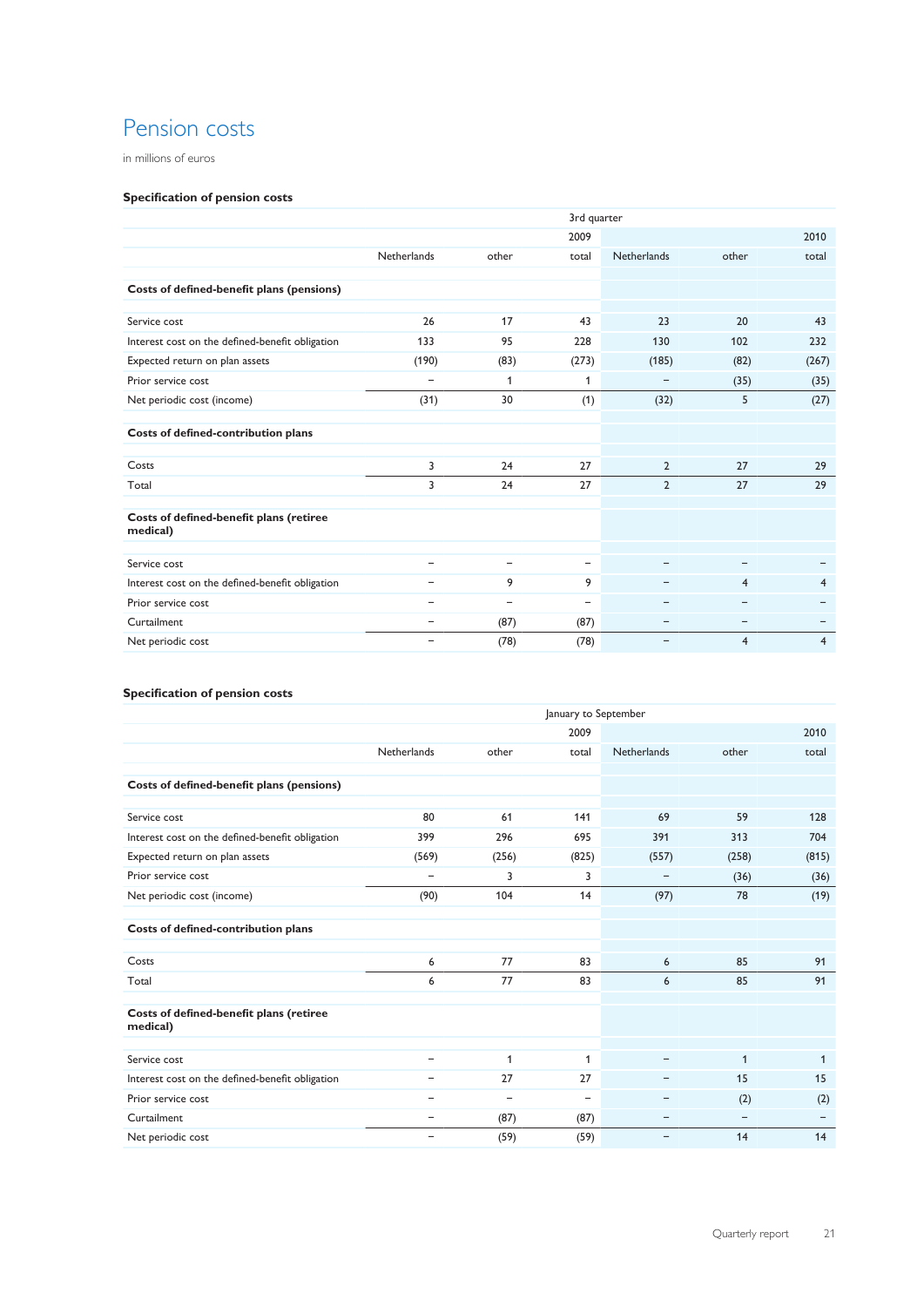### Reconciliation of non-GAAP performance measures

all amounts in millions of euros unless otherwise stated.

Certain non-GAAP financial measures are presented when discussing the Philips Group's performance. In the following tables, a reconciliation to the most directly comparable IFRS performance measure is made.

### **Sales growth composition (in %)**

|                           |                      |                     |                               | 3rd quarter       | January to September |                     |                               |                   |
|---------------------------|----------------------|---------------------|-------------------------------|-------------------|----------------------|---------------------|-------------------------------|-------------------|
|                           | comparable<br>growth | currency<br>effects | consolid-<br>ation<br>changes | nominal<br>growth | comparable<br>growth | currency<br>effects | consolid-<br>ation<br>changes | nominal<br>growth |
| 2010 versus 2009          |                      |                     |                               |                   |                      |                     |                               |                   |
| Healthcare                | 4.0                  | 9.8                 | (0.1)                         | 13.7              | 4.9                  | 4.9                 | (0.1)                         | 9.7               |
| <b>Consumer Lifestyle</b> | (5.1)                | 6.4                 | (0.3)                         | 1.0               | 7.3                  | 5.0                 | (0.5)                         | 11.8              |
| Lighting                  | 6.7                  | 8.9                 | 0.3                           | 15.9              | 12.3                 | 5.6                 | 0.8                           | 18.7              |
| GM&S                      | 2.2                  | 5.2                 | 0.0                           | 7.4               | 19.5                 | 4.0                 | (4.2)                         | 19.3              |
| <b>Philips Group</b>      | 1.5                  | 8.2                 | (0.1)                         | 9.6               | 8.1                  | 5.1                 | 0.0                           | 13.2              |

### **EBITA (or Adjusted income from operations) to Income from operations (or EBIT)**

|                                            | <b>Philips Group</b> | Healthcare | Consumer<br>Lifestyle | Lighting | GM&S  |
|--------------------------------------------|----------------------|------------|-----------------------|----------|-------|
|                                            |                      |            |                       |          |       |
| January to September 2010                  |                      |            |                       |          |       |
| EBITA (or Adjusted income from operations) | 1,679                | 664        | 488                   | 671      | (144) |
| Amortization of intangibles <sup>1)</sup>  | (369)                | (201)      | (30)                  | (132)    | (6)   |
| Income from operations (or EBIT)           | 1,310                | 463        | 458                   | 539      | (150) |
|                                            |                      |            |                       |          |       |
| January to September 2009                  |                      |            |                       |          |       |
| EBITA (or Adjusted income from operations) | 388                  | 396        | 73                    | 63       | (144) |
| Amortization of intangibles <sup>1)</sup>  | (329)                | (197)      | (12)                  | (120)    | -     |
| Income from operations (or EBIT)           | 59                   | 199        | 61                    | (57)     | (144) |

1) Excluding amortization of software and product development

### **Composition of net debt to group equity**

|                                                             | September 27, | December 31, | October 3,   |
|-------------------------------------------------------------|---------------|--------------|--------------|
|                                                             | 2009          | 2009         | 2010         |
|                                                             |               |              |              |
| Long-term debt                                              | 3,598         | 3,640        | 2,778        |
| Short-term debt                                             | 757           | 627          | 1,687        |
| Total debt                                                  | 4,355         | 4,267        | 4,465        |
| Cash and cash equivalents                                   | 3,734         | 4,386        | 4,385        |
| Net debt (cash) (total debt less cash and cash equivalents) | 621           | (119)        | 80           |
|                                                             |               |              |              |
| Shareholders' equity                                        | 13,345        | 14,595       | 15,777       |
| Non-controlling interests                                   | 53            | 49           | 56           |
| Group equity                                                | 13,398        | 14,644       | 15,833       |
|                                                             |               |              |              |
| Net debt and group equity                                   | 14,019        | 14,525       | 15,913       |
|                                                             |               |              |              |
| Net debt divided by net debt and group equity (in %)        | 4             | (1)          | $\mathbf{1}$ |
| Group equity divided by net debt and group equity (in %)    | 96            | 101          | 99           |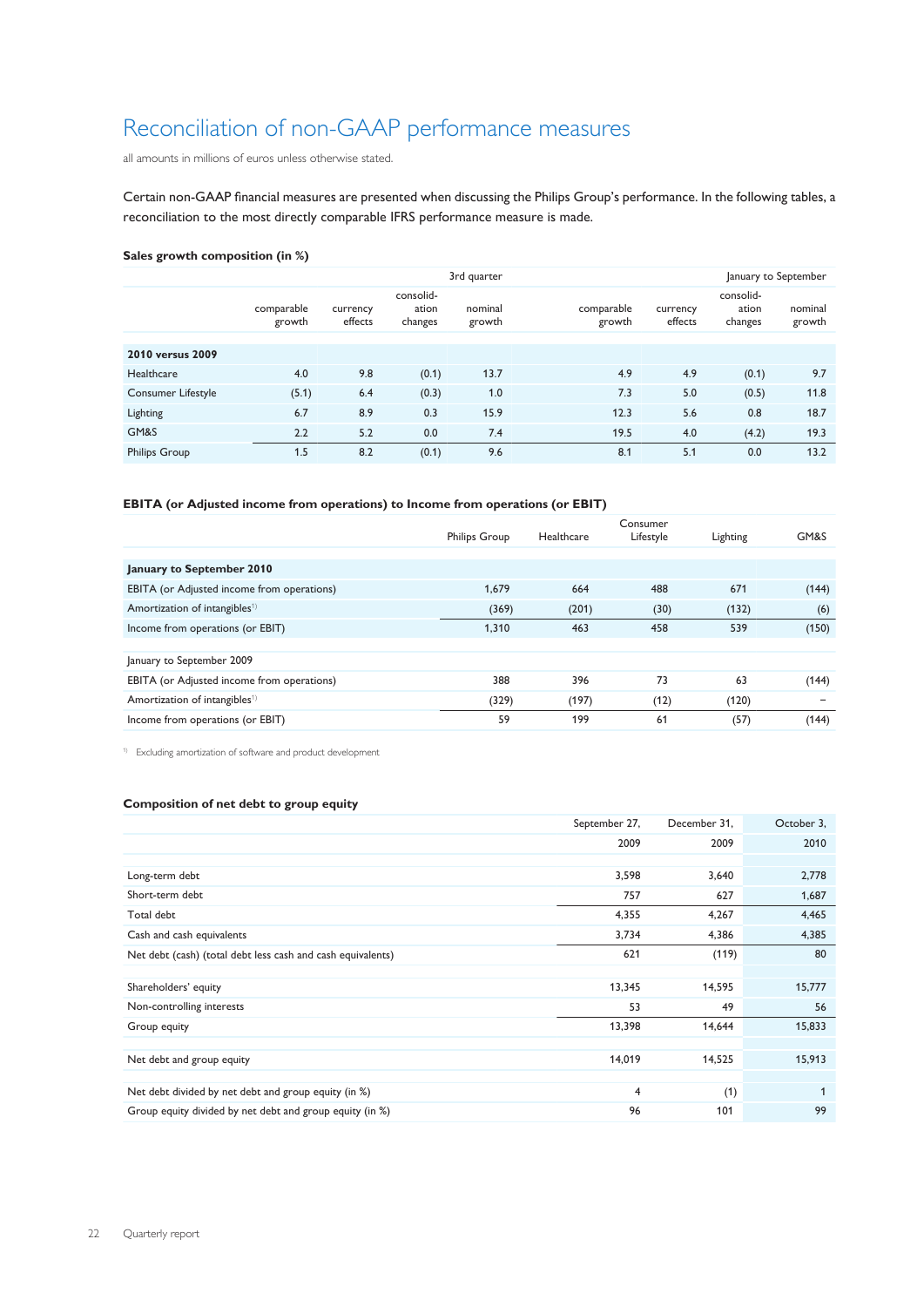## Reconciliation of non-GAAP performance measures (continued)

all amounts in millions of euros

### **Net operating capital to total assets**

|                                                            | <b>Philips Group</b> | Healthcare | Consumer<br>Lifestyle | Lighting                 | GM&S     |
|------------------------------------------------------------|----------------------|------------|-----------------------|--------------------------|----------|
|                                                            |                      |            |                       |                          |          |
| October 3, 2010                                            |                      |            |                       |                          |          |
| Net operating capital (NOC)                                | 14,331               | 8,771      | 1,298                 | 5,610                    | (1, 348) |
| Exclude liabilities comprised in NOC:                      |                      |            |                       |                          |          |
|                                                            |                      |            |                       |                          | 3,276    |
| payables/liabilities<br>$\qquad \qquad \blacksquare$       | 9,327                | 2,379      | 2,295                 | 1,377                    |          |
| intercompany accounts                                      |                      | 47         | 82                    | 71                       | (200)    |
| provisions<br>$\overline{\phantom{a}}$                     | 2,345                | 333        | 367                   | 250                      | 1,395    |
| Include assets not comprised in NOC:                       |                      |            |                       |                          |          |
| investments in associates                                  | 181                  | 77         | $\mathbf{1}$          | 22                       | 81       |
| other current financial assets<br>$\overline{\phantom{a}}$ | 87                   |            |                       | $=$                      | 87       |
| other non-current financial assets                         | 485                  |            |                       |                          | 485      |
| deferred tax assets                                        | 1,310                |            |                       | -                        | 1,310    |
| cash and cash equivalents                                  | 4,385                |            |                       | $\overline{\phantom{0}}$ | 4,385    |
| Total assets                                               | 32,451               | 11,607     | 4,043                 | 7,330                    | 9,471    |
|                                                            |                      |            |                       |                          |          |
| <b>December 31, 2009</b>                                   |                      |            |                       |                          |          |
| Net operating capital (NOC)                                | 12,649               | 8,434      | 625                   | 5,104                    | (1, 514) |
| Exclude liabilities comprised in NOC:                      |                      |            |                       |                          |          |
| payables/liabilities<br>٠                                  | 8,636                | 2.115      | 2,155                 | 1,247                    | 3,119    |
| - intercompany accounts                                    |                      | 32         | 85                    | 62                       | (179)    |
| - provisions                                               | 2,450                | 317        | 420                   | 324                      | 1,389    |
| Include assets not comprised in NOC:                       |                      |            |                       |                          |          |
| investments in associates                                  | 281                  | 71         | 1                     | 11                       | 198      |
| - other current financial assets                           | 191                  |            |                       | ۳                        | 191      |
| - other non-current financial assets                       | 691                  |            |                       | -                        | 691      |
| - deferred tax assets                                      | 1,243                |            |                       | $\overline{\phantom{0}}$ | 1,243    |
| - cash and cash equivalents                                | 4,386                | ۰          |                       | $\overline{\phantom{0}}$ | 4,386    |
| Total assets                                               | 30,527               | 10,969     | 3,286                 | 6,748                    | 9,524    |
|                                                            |                      |            |                       |                          |          |
| <b>September 27, 2009</b>                                  |                      |            |                       |                          |          |
| Net operating capital (NOC)                                | 11,559               | 8,413      | 1,041                 | 5,382                    | (3,277)  |
| Exclude liabilities comprised in NOC:                      |                      |            |                       |                          |          |
| payables/liabilities                                       | 8,659                | 2,116      | 2,347                 | 1,130                    | 3,066    |
| - intercompany accounts                                    |                      | 33         | 78                    | 48                       | (159)    |
| - provisions                                               | 2,934                | 312        | 356                   | 301                      | 1,965    |
| Include assets not comprised in NOC:                       |                      |            |                       |                          |          |
| - investments in associates                                | 270                  | 73         | 1                     | 13                       | 183      |
| - other current financial assets                           | 122                  |            |                       | -                        | 122      |
| - other non-current financial assets                       | 850                  |            |                       | -                        | 850      |
| - deferred tax assets                                      | 1,368                |            |                       |                          | 1,368    |
| - cash and cash equivalents                                | 3,734                |            |                       |                          | 3,734    |
| Total assets                                               | 29,496               | 10,947     | 3,823                 | 6,874                    | 7,852    |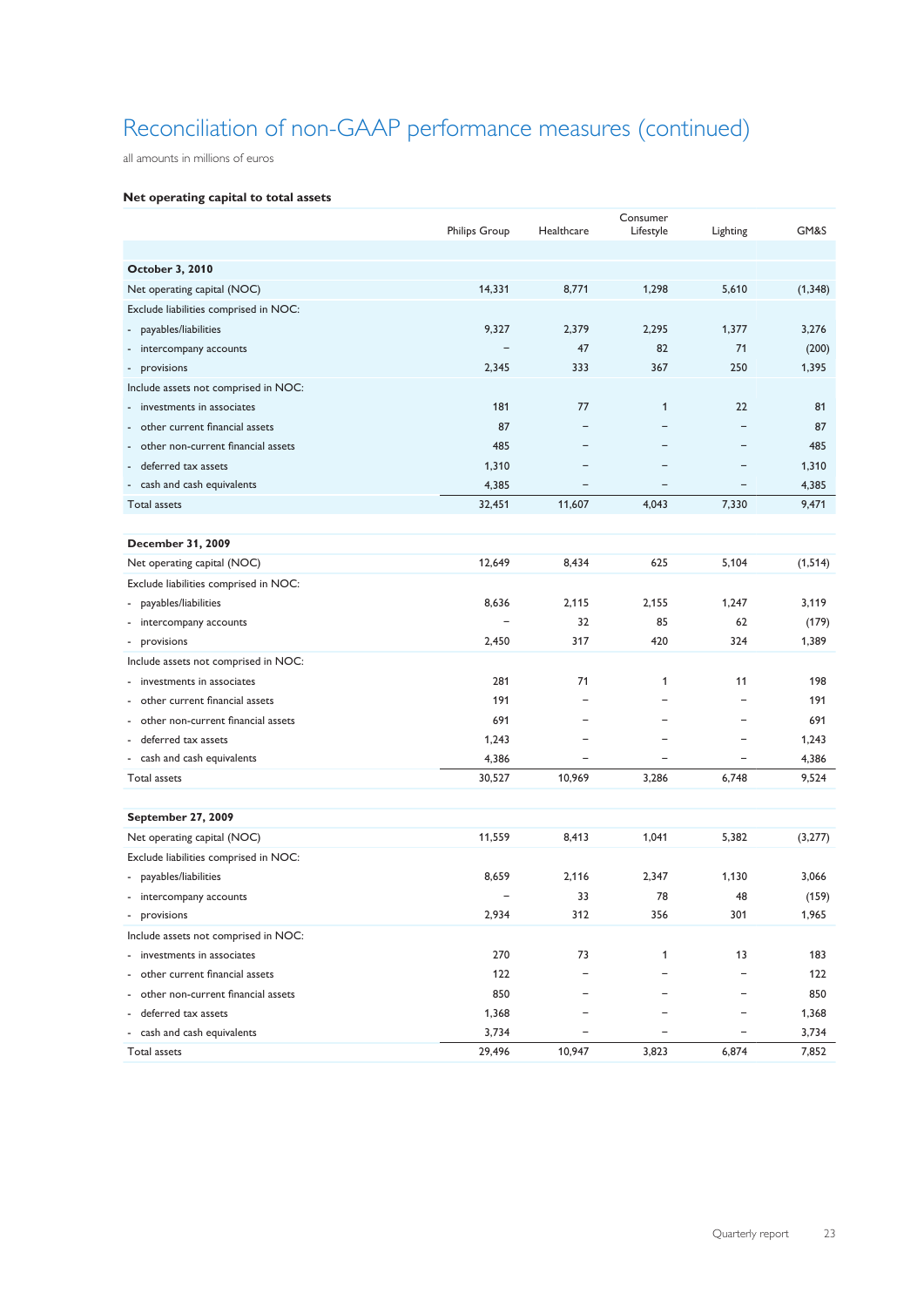## Reconciliation of non-GAAP performance measures (continued)

all amounts in millions of euros

### **Composition of cash flows**

|                                                       |       | 3rd quarter |       | January to September |
|-------------------------------------------------------|-------|-------------|-------|----------------------|
|                                                       | 2009  | 2010        | 2009  | 2010                 |
|                                                       |       |             |       |                      |
| Cash flows provided by operating activities           | 470   | 8           | 610   | 598                  |
| Cash flows used for investing activities              | (325) | (61)        | (81)  | (420)                |
| Cash flows before financing activities                | 145   | (53)        | 529   | 178                  |
|                                                       |       |             |       |                      |
| Cash flows provided by operating activities           | 470   | 8           | 610   | 598                  |
|                                                       |       |             |       |                      |
| Purchase of intangible assets                         | (21)  | (18)        | (66)  | (44)                 |
| Expenditures on development assets                    | (43)  | (48)        | (129) | (157)                |
| Capital expenditures on property, plant and equipment | (121) | (172)       | (373) | (477)                |
| Proceeds from property, plant and equipment           | 68    | 30          | 95    | 77                   |
| Net capital expenditures                              | (117) | (208)       | (473) | (601)                |
|                                                       |       |             |       |                      |
| Free cash flows                                       | 353   | (200)       | 137   | (3)                  |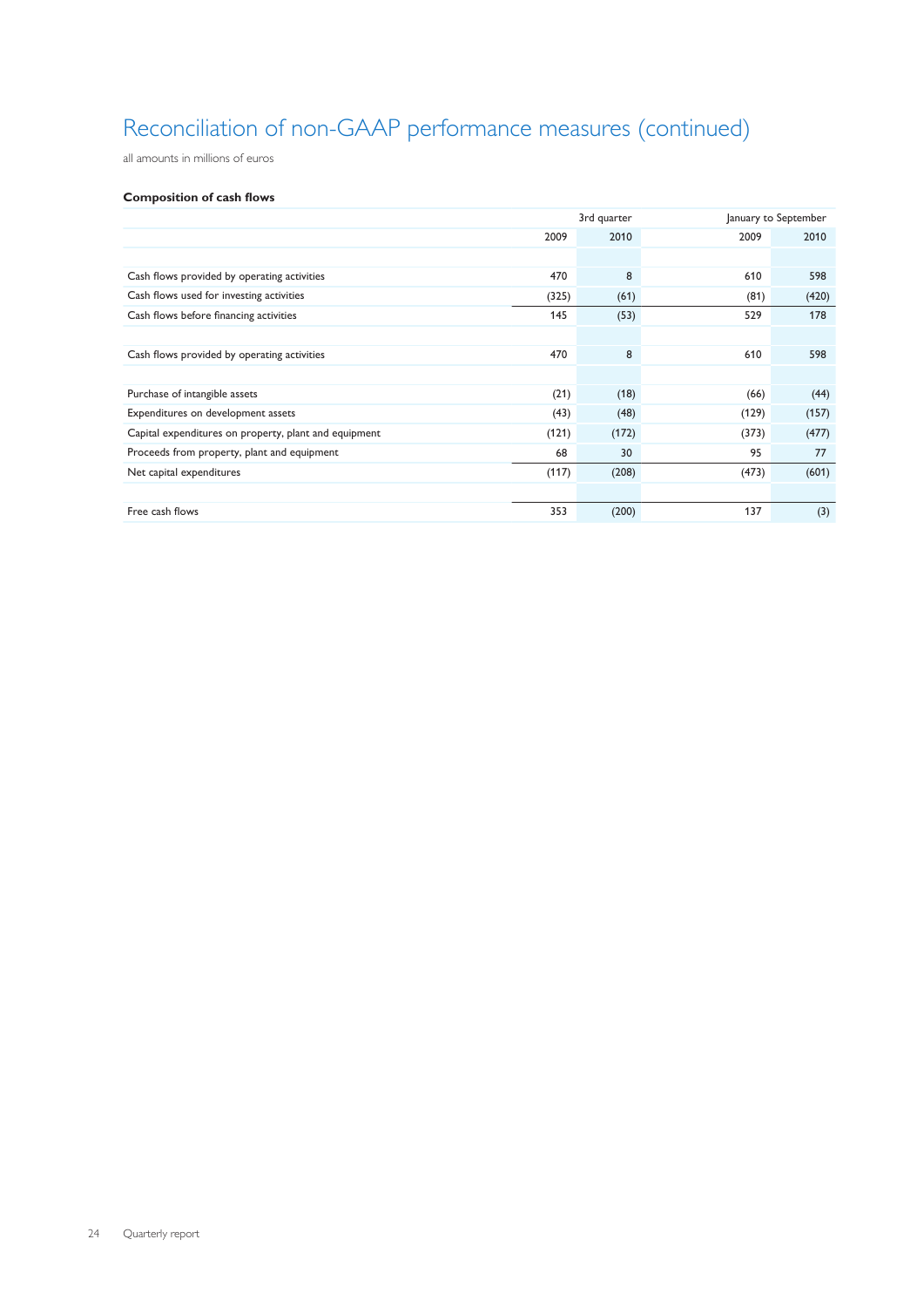## Philips quarterly statistics

all amounts in millions of euros unless otherwise stated

|                                                                                |                   |                  |                       | 2009                 |                   |                  |                       | 2010                 |
|--------------------------------------------------------------------------------|-------------------|------------------|-----------------------|----------------------|-------------------|------------------|-----------------------|----------------------|
|                                                                                | 1st<br>quarter    | 2nd<br>quarter   | 3rd<br>quarter        | 4th<br>quarter       | 1st<br>quarter    | 2nd<br>quarter   | 3rd<br>quarter        | 4th<br>quarter       |
|                                                                                |                   |                  |                       |                      |                   |                  |                       |                      |
| Sales                                                                          | 5,075             | 5,230            | 5,621                 | 7,263                | 5,677             | 6,191            | 6,159                 |                      |
| % increase                                                                     | (15)              | (19)             | (11)                  | (5)                  | 12                | 18               | 10                    |                      |
|                                                                                |                   |                  |                       |                      |                   |                  |                       |                      |
| <b>EBITA</b>                                                                   | (74)              | 118              | 344                   | 662                  | 504               | 527              | 648                   |                      |
| as a % of sales                                                                | (1.5)             | 2.3              | 6.1                   | 9.1                  | 8.9               | 8.5              | 10.5                  |                      |
|                                                                                |                   |                  |                       |                      |                   |                  |                       |                      |
| <b>EBIT</b>                                                                    | (186)             | 8                | 237                   | 555                  | 389               | 404              | 517                   |                      |
| as a % of sales                                                                | (3.7)             | 0.2              | 4.2                   | 7.6                  | 6.9               | 6.5              | 8.4                   |                      |
|                                                                                |                   |                  |                       |                      |                   |                  |                       |                      |
| Net income (loss) - shareholders                                               | (59)              | 44               | 174                   | 251                  | 200               | 259              | 524                   |                      |
| per common share in euros - basic                                              | (0.06)            | 0.05             | 0.19                  | 0.27                 | 0.22              | 0.28             | 0.55                  |                      |
|                                                                                |                   |                  |                       |                      |                   |                  |                       |                      |
|                                                                                | January-<br>March | January-<br>June | January-<br>September | January-<br>December | January-<br>March | January-<br>June | January-<br>September | January-<br>December |
|                                                                                |                   |                  |                       |                      |                   |                  |                       |                      |
| <b>Sales</b>                                                                   | 5,075             | 10,305           | 15,926                | 23,189               | 5,677             | 11,868           | 18,027                |                      |
| % increase                                                                     | (15)              | (17)             | (15)                  | (12)                 | 12                | 15               | 13                    |                      |
|                                                                                |                   |                  |                       |                      |                   |                  |                       |                      |
| <b>EBITA</b>                                                                   | (74)              | 44               | 388                   | 1,050                | 504               | 1,031            | 1,679                 |                      |
| as a % of sales                                                                | (1.5)             | 0.4              | 2.4                   | 4.5                  | 8.9               | 8.7              | 9.3                   |                      |
|                                                                                |                   |                  |                       |                      |                   |                  |                       |                      |
| <b>EBIT</b>                                                                    | (186)             | (178)            | 59                    | 614                  | 389               | 793              | 1,310                 |                      |
| as a % of sales                                                                | (3.7)             | (1.7)            | 0.4                   | 2.6                  | 6.9               | 6.7              | 7.3                   |                      |
|                                                                                |                   |                  |                       |                      |                   |                  |                       |                      |
| Net income (loss) - shareholders                                               | (59)              | (15)             | 159                   | 410                  | 200               | 459              | 983                   |                      |
| per common share in euros - basic                                              | (0.06)            | (0.02)           | 0.17                  | 0.44                 | 0.22              | 0.49             | 1.05                  |                      |
|                                                                                |                   |                  |                       |                      |                   |                  |                       |                      |
| Net income (loss) from continuing<br>operations as a % of shareholders' equity | (1.6)             | (0.2)            | 1.5                   | 2.7                  | 5.9               | 6.7              | 9.3                   |                      |
|                                                                                |                   |                  |                       |                      |                   |                  |                       |                      |
|                                                                                |                   |                  |                       | period ended 2009    |                   |                  |                       | period ended 2010    |
|                                                                                |                   |                  |                       |                      |                   |                  |                       |                      |
| Inventories as a % of sales                                                    | 13.6              | 13.7             | 14.5                  | 12.6                 | 13.9              | 15.9             | 16.4                  |                      |
|                                                                                |                   |                  |                       |                      |                   |                  |                       |                      |
| Net debt : group equity ratio                                                  | 3:97              | 6:94             | 4:96                  | (1):101              | 1:99              | 2:98             | 1:99                  |                      |
|                                                                                |                   |                  |                       |                      |                   |                  |                       |                      |
| Total employees (in thousands)                                                 | 116               | 116              | 118                   | 116                  | 116               | 117              | 118                   |                      |

Information also available on Internet, address: [www.philips.com/investorrelations](http://www.philips.com/investor)